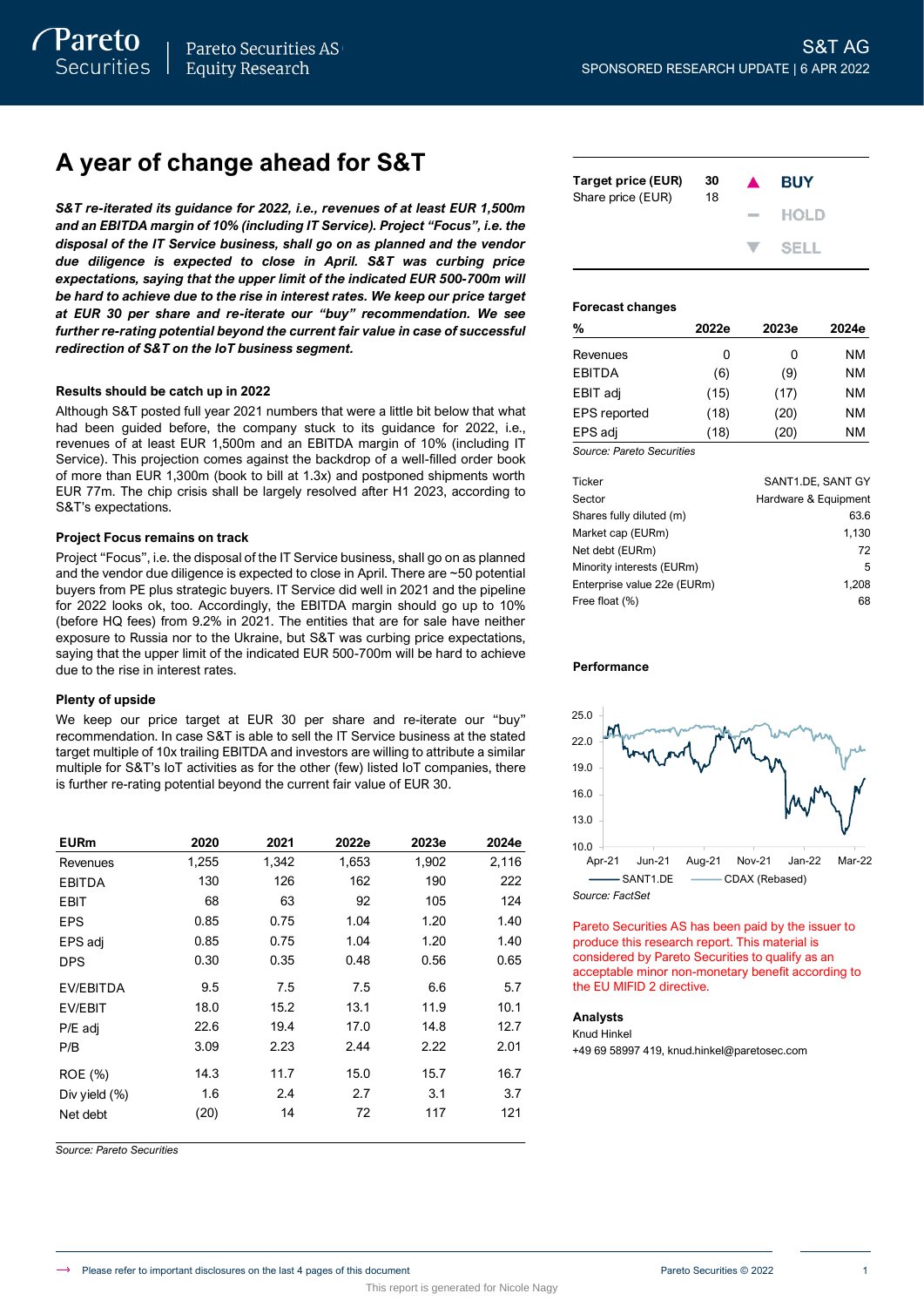# **Wrap up Q4 and full 2021**

## **Exhibit 1: Q4 results Exhibit 2: Results 2021**

| <b>S&amp;T AG</b>                                           |                       | Q4 2020      | Actual<br>Q4 2021  | yoy (%)               | <b>S&amp;T AG</b>                                                                                                                                                                                                                                                                                                                                                                                                                                                                                                                                                                                                                                                                                                                                                                                                                                                                                                                                                                                                                                  |                           | 2020         | Actual<br>2021 | <u>yoy (%)</u> |
|-------------------------------------------------------------|-----------------------|--------------|--------------------|-----------------------|----------------------------------------------------------------------------------------------------------------------------------------------------------------------------------------------------------------------------------------------------------------------------------------------------------------------------------------------------------------------------------------------------------------------------------------------------------------------------------------------------------------------------------------------------------------------------------------------------------------------------------------------------------------------------------------------------------------------------------------------------------------------------------------------------------------------------------------------------------------------------------------------------------------------------------------------------------------------------------------------------------------------------------------------------|---------------------------|--------------|----------------|----------------|
| <b>Revenues</b>                                             | EURm                  | 419          | 423                | 1                     | <b>Revenues</b>                                                                                                                                                                                                                                                                                                                                                                                                                                                                                                                                                                                                                                                                                                                                                                                                                                                                                                                                                                                                                                    | EURm                      | 1,255        | 1,342          | 7              |
|                                                             |                       |              |                    |                       |                                                                                                                                                                                                                                                                                                                                                                                                                                                                                                                                                                                                                                                                                                                                                                                                                                                                                                                                                                                                                                                    |                           |              |                |                |
| <b>IT Services</b>                                          | $\boldsymbol{\theta}$ | 188          | 171                | -9                    | <b>IT Services</b>                                                                                                                                                                                                                                                                                                                                                                                                                                                                                                                                                                                                                                                                                                                                                                                                                                                                                                                                                                                                                                 | "                         | 577          | 577            | 0              |
| <b>IoT Solutions Europe</b>                                 | $\overline{u}$        | 217          | 276                | 27                    | <b>IoT Solutions Europe</b>                                                                                                                                                                                                                                                                                                                                                                                                                                                                                                                                                                                                                                                                                                                                                                                                                                                                                                                                                                                                                        | H                         | 683          | 814            | 19             |
| <b>IoT Solutions America</b>                                | $\pmb{\mathsf{u}}$    | 38           | 34                 | -9                    | <b>IoT Solutions America</b>                                                                                                                                                                                                                                                                                                                                                                                                                                                                                                                                                                                                                                                                                                                                                                                                                                                                                                                                                                                                                       | $\boldsymbol{\mathsf{r}}$ | 152          | 115            | -24            |
| <b>Gross profit</b>                                         |                       | 138.1        | 142.6              | 3                     | <b>Gross profit</b>                                                                                                                                                                                                                                                                                                                                                                                                                                                                                                                                                                                                                                                                                                                                                                                                                                                                                                                                                                                                                                |                           | 455.8        | 490.3          | 8              |
| margin                                                      |                       | 33.0%        | 33.7%              | 74 bps                | margin                                                                                                                                                                                                                                                                                                                                                                                                                                                                                                                                                                                                                                                                                                                                                                                                                                                                                                                                                                                                                                             |                           | 36.3%        | 36.5%          | 21 bps         |
| <b>EBITDA</b>                                               |                       | 46.2         | 40.6               | $-12$                 | <b>EBITDA</b>                                                                                                                                                                                                                                                                                                                                                                                                                                                                                                                                                                                                                                                                                                                                                                                                                                                                                                                                                                                                                                      |                           | 130.0        | 126.2          | -3             |
| margin                                                      |                       | 11.0%        | 9.6%               | $-144$ bps            | margin                                                                                                                                                                                                                                                                                                                                                                                                                                                                                                                                                                                                                                                                                                                                                                                                                                                                                                                                                                                                                                             |                           | 10.4%        | 9.4%           | $-96$ bps      |
|                                                             | $\overline{u}$        |              |                    |                       |                                                                                                                                                                                                                                                                                                                                                                                                                                                                                                                                                                                                                                                                                                                                                                                                                                                                                                                                                                                                                                                    | $\boldsymbol{\mathsf{u}}$ |              |                |                |
| <b>IT Services</b>                                          | $\overline{u}$        | 14.3<br>21.7 | 22.5<br>20.8       | 57<br>-4              | <b>IT Services</b><br><b>IoT Solutions Europe</b>                                                                                                                                                                                                                                                                                                                                                                                                                                                                                                                                                                                                                                                                                                                                                                                                                                                                                                                                                                                                  | $\boldsymbol{\mathsf{r}}$ | 49.6<br>66.4 | 60.2<br>67.4   | 21<br>2        |
| <b>IoT Solutions Europe</b><br><b>IoT Solutions America</b> | $\boldsymbol{\theta}$ | 4.5          | $-2.7$             | nm                    | <b>IoT Solutions America</b>                                                                                                                                                                                                                                                                                                                                                                                                                                                                                                                                                                                                                                                                                                                                                                                                                                                                                                                                                                                                                       | 14.1                      | $-1.4$       | nm             |                |
|                                                             |                       |              |                    |                       |                                                                                                                                                                                                                                                                                                                                                                                                                                                                                                                                                                                                                                                                                                                                                                                                                                                                                                                                                                                                                                                    |                           |              |                |                |
| EBIT                                                        | <b>EURm</b>           | 27.0         | 24.3               | -10                   | <b>EBIT</b>                                                                                                                                                                                                                                                                                                                                                                                                                                                                                                                                                                                                                                                                                                                                                                                                                                                                                                                                                                                                                                        | <b>EURm</b>               | 68.6         | 62.7           | -9             |
| margin                                                      | %                     | 6.4%         | 5.7%               | $-69$ bps             | margin                                                                                                                                                                                                                                                                                                                                                                                                                                                                                                                                                                                                                                                                                                                                                                                                                                                                                                                                                                                                                                             | %                         | 5.5%         | 4.7%           | -79 bps        |
| Source: Company, Pareto Securities                          |                       |              |                    |                       | Source: Company, Pareto Securities                                                                                                                                                                                                                                                                                                                                                                                                                                                                                                                                                                                                                                                                                                                                                                                                                                                                                                                                                                                                                 |                           |              |                |                |
|                                                             |                       |              | market.<br>EBITDA. | inventory by EUR 27m. | hardware, which only affected loT, though. As the CEO explained in the call, the effect was<br>twofold. Revenues that could not be realized and price increases that could not be fully<br>passed through to customers. In detail, S&T incurred prices that were EUR 21m higher than<br>last year, of which only EUR 17m could be passed on. However, higher chip prices can<br>actually be passed through in the meantime, as the marketplace has turned to a seller's<br>The chip crisis shall be largely resolved after H1 2023, according to S&T's expectations.<br>The scarcity continues to relate mainly to "cheap" chips. Complex chips should be fully<br>available from the beginning of 2022 onwards. S&T had EUR 77m of not delivered orders at<br>the end of Q4. The chip crisis also affected the operating cash flow as S&T increased their<br>Moreover, S&T said it turned more conservative accounting-wise, which also weighed on<br>Revenue was in-line with projections that have been given before. Importantly, S&T stuck to |                           |              |                |                |
|                                                             |                       |              |                    | inventory, though.    | its guidance for 2022, i.e., revenues of at least EUR 1,500m and an EBITDA margin of 10%<br>(including IT Service). This projection comes against the backdrop of a well-filled order book<br>of more than EUR 1,300m (book to bill at 1.3x) and postponed shipments worth EUR 77m.<br>According to S&T, there are hardly double orders. However, customers tend to order for<br>more than the usually 3 months in advance as they try to build up some cushion into their                                                                                                                                                                                                                                                                                                                                                                                                                                                                                                                                                                         |                           |              |                |                |
|                                                             |                       |              | on Russia.         |                       | S&T also commented on its East European exposure. Russia, Belarus and Moldovia were<br>said to make up for 6.5% of revenues in and 3.6% of EBITDA. Russia is said to make up for<br>5% of revenues and assets. S&T believes that expected revenue losses can be<br>compensated by additional business in the areas of cybersecurity and defence. This makes<br>up for EUR 50-60m (cybersecurity EUR 30m) in 2021 and is expected to double in 2022. On<br>top of that, S&T can think of additional demand from customers that might turn their back                                                                                                                                                                                                                                                                                                                                                                                                                                                                                                |                           |              |                |                |
|                                                             |                       |              |                    |                       | Importantly, project "Focus", i.e. the disposal of the IT Service business, shall go on as<br>planned and the vendor due diligence is expected to close in April. There are ~50 potential<br>buyers from PE plus strategic buyers. IT Service did well in 2021 and also the pipeline for<br>2022 looks ok. Accordingly, the EBITDA margin should go up to 10% (before HQ fees) from<br>9.2% in 2021. The entities that are for sale have neither exposure to Russia nor to the<br>Ukraine, but S&T was curbing price expectations, saying that the upper limit of the indicated<br>EUR 500-700m will be hard to achieve due to the rise in interest rates. Assuming that IT                                                                                                                                                                                                                                                                                                                                                                        |                           |              |                |                |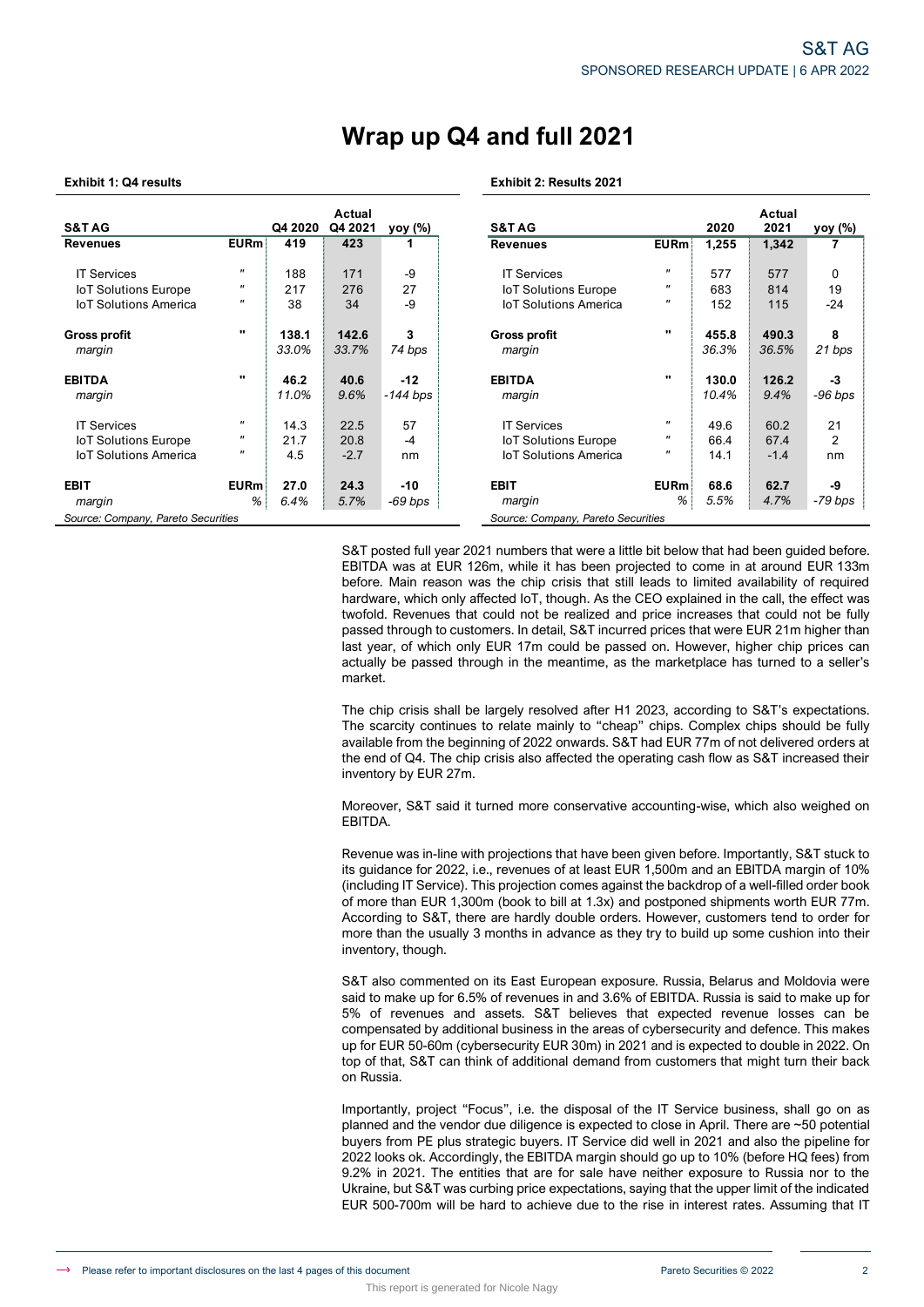Service can earn a 10% margin on 2022e revenues of round about EUR 600m (+4% yoy), this would result in EBITDA of EUR 60m. Accordingly, the mid-point of the aspired price range would imply an EBITDA multiple of 10x, which looks achievable.

Regarding potential acquisitions in IoT, S&T wants to complete the disposal of IT Service first. Here, S&T is looking for larger targets outside the US as US targets are too expensive. Accordingly, the current bleak situation of the IoT America segment, that earned only a 1.1% EBITDA margin (before HQ fees) will be addressed by self-help measures. Costs have already been cut down from USD 44m down to USD 36m. For 2022, S&T expects a recovery of the EBITDA margins back to 7%. We assume that requires that avionics must quit the current "hibernation" mode. In general, IoT Solutions America has a margin disadvantage against Europe as there is there is less software content.

On the same day as the Q4 reporting, the grosso tec AG published its intention to submit a partial offer for the purchase of up to 5.5m S&T shares for a price of EUR 15.30 per share cum dividend in cash. 5.5m bearer shares represent 8.3% of the share capital of S&T AG. The CEO Mr Niederhauser holds 47.5% of grosso tec AG. In addition, another 47.5% are controlled the grosso holding GmbH. Mrs Badstöber, chairwoman of the supervisory board of S&T AG, is also managing director of the grosso holding GmbH but does not hold any direct or indirect participation in the grosso tec AG or GmbH, we understand. The offer expired on the 5<sup>th</sup> of April, and we don't expect that many shares have been tendered, given that the share trade at around EUR 18 in the meantime. However, the bid conveys a strong sign of confidence of the CEO Mr Niederhauser into the future of S&T.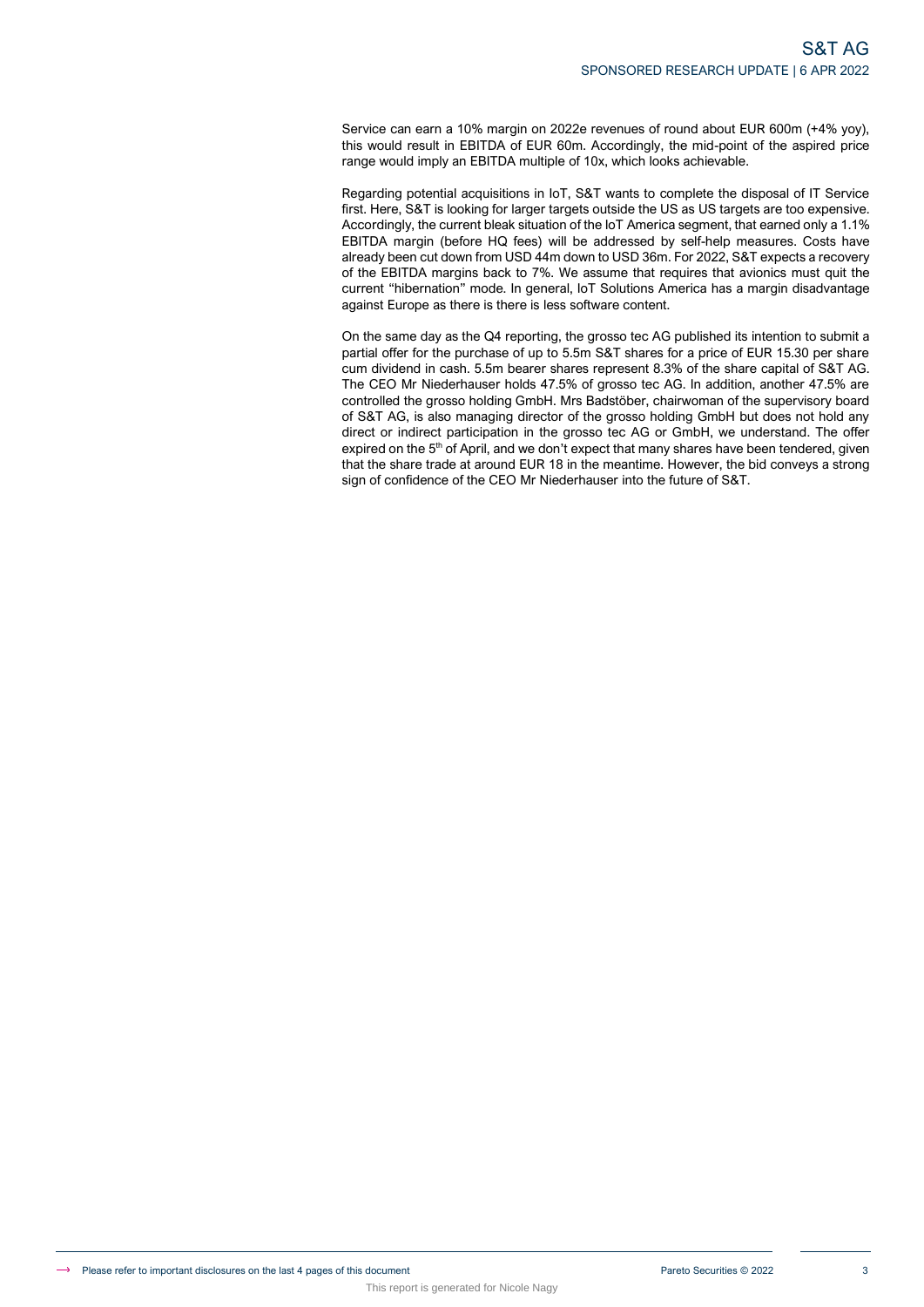# **Estimates update**

We continue to value the company in the current shape, i.e., we do not yet take the intended sale of the IT Service business into consideration and consequently neither the reinvestment of the respective proceeds into IoT business.

In line with S&T's respective announcements, we continue to expect the company to make up for the lost revenues in 2022 (EUR 77m) and therefore expect organic growth of 12% yoy in the fiscal year 2022. Also, we continue to assume that S&T will acquire revenues of EUR 150m during the year, although we are fully aware that actual deal(s) might look completely different, as S&T is contemplating larger tickets at present. As acquisition multiple, we expect 0.6x sales.

For 2023 and 2024, we still expect S&T to realize organic growth of 6% p.a. and to acquire revenues as high as EUR 150m and EUR 100m at the same multiple as in 2022, respectively. Due to the acquisitions, we think the upside potential for the margin is limited and we expect the EBITDA margin to approach "only" 11% in the foreseeable future.

In total, we arrive at the P&L depicted below. Revenues of EUR 1,653 and 10% EBITDA margin compare with a guidance for 2022 of EUR 1,500m (+11% yoy) at 10% EBITDA margin (excluding acquisitions). For 2025, we are above the guided EUR 2bn but below the EBITDA guidance of EUR 260m (again including IT Service).

| <b>Profit &amp; Loss</b>       | 2015    | 2016    | 2017  | 2018  | 2019  | 2020  | 2021     | 2022e | 2023e | 2024e | 2025e |
|--------------------------------|---------|---------|-------|-------|-------|-------|----------|-------|-------|-------|-------|
|                                |         |         |       |       |       |       |          |       |       |       |       |
| Revenue                        | 468     | 504     | 882   | 991   | 1,123 | 1,255 | 1,342    | 1,653 | 1,902 | 2,116 | 2,243 |
| % yoy                          | 21.4%   | 7.6%    | 75.1% | 12.3% | 13.3% | 11.7% | 6.9%     | 23.2% | 15.1% | 11.3% | 6.0%  |
| <b>EBITDA</b>                  | 28      | 34      | 68    | 91    | 112   | 130   | 126      | 162   | 190   | 222   | 247   |
| % of sales                     | 6.1%    | 6.8%    | 7.7%  | 9.1%  | 9.9%  | 9.6%  | 9.8%     | 9.8%  | 10.0% | 10.5% | 11.0% |
| <b>EBIT</b>                    | 21      | 24      | 42    | 62    | 62    | 69    | 63       | 92    | 105   | 124   | 142   |
| % of sales                     | 4.4%    | 4.8%    | 4.7%  | 6.2%  | 5.5%  | 5.5%  | 4.7%     | 5.6%  | 5.5%  | 5.9%  | 6.3%  |
| <b>Pretax Profit</b>           | 18      | 20      | 35    | 56    | 54    | 61    | 54       | 81    | 94    | 112   | 130   |
| % of sales                     | 3.9%    | 4.0%    | 4.0%  | 5.7%  | 4.8%  | 4.8%  | 4.0%     | 4.9%  | 4.9%  | 5.3%  | 5.8%  |
| <b>Net Profit</b>              | 16      | 15      | 23    | 45    | 49    | 56    | 48       | 66    | 76    | 89    | 103   |
| % of sales                     | $3.4\%$ | 2.9%    | 2.6%  | 4.5%  | 4.4%  | 4.4%  | 3.6%     | 4.0%  | 4.0%  | 4.2%  | 4.6%  |
| <b>EPS</b>                     | 0.36    | 0.33    | 0.43  | 0.70  | 0.74  | 0.85  | 0.75     | 1.04  | 1.20  | 1.40  | 1.63  |
| % yoy                          | 14.8%   | $-8.9%$ | 30.8% | 61.3% | 6.4%  | 14.8% | $-11.8%$ | 38.2% | 15.0% | 17.1% | 15.9% |
| <b>DPS</b>                     | 0.08    | 0.10    | 0.13  | 0.16  | 0.00  | 0.30  | 0.35     | 0.48  | 0.56  | 0.65  | 0.75  |
| Payout ratio                   | 22%     | 30%     | 30%   | 23%   | 0%    | 35%   | 46%      | 46%   | 46%   | 46%   | 46%   |
| Source: S&T, Pareto Securities |         |         |       |       |       |       |          |       |       |       |       |

Please find below the (minor) changes to our estimates and the comparison of our numbers with the consensus in the table below.

## **Exhibit 4: Changes to our estimates**

**Exhibit 3: P&L**

|                   |             |       | 2022e      |              |      |            |              | 2024e |            |              |
|-------------------|-------------|-------|------------|--------------|------|------------|--------------|-------|------------|--------------|
| <b>S&amp;T AG</b> |             | Old   | <b>New</b> | <b>Delta</b> | Old  | <b>New</b> | <b>Delta</b> | Old   | <b>New</b> | <b>Delta</b> |
| Revenues          | <b>EURm</b> | 1.647 | .653       | 0%           | .896 | 1.902      | 0%           | 2.109 | 2.116      | 0%           |
| <b>EBITDA</b>     | $\cdots$    | 173   | 162        | -6%          | 209  | 190        | $-9%$        | 232   | 222        | $-4%$        |
| <b>EBIT</b>       | $\cdot$     | 107   | 92         | $-14%$       | 127  | 105        | $-17%$       | 137   | 124        | $-9%$        |
| Net result        | $\cdots$    | 81    | 66         | $-18%$       | 96   | 76         | $-21%$       | 102   | 89         | $-12%$       |
| <b>EPS</b>        | <b>EUR</b>  | 1.25  | 1.04       | $-17%$       | 1.49 | 1.20       | $-20%$       | 1.58  | 1.40       | $-11%$       |

*Source: S&T, Pareto Securities* 

Consensus does not yet factor in project Focus, and neither we do. However, if the IT Service business was not disposed in 2022, there would most likely be some bolt-on acquisitions, in our view. Because of that, our estimates look as if we are significantly more optimistic than consensus, which we are not.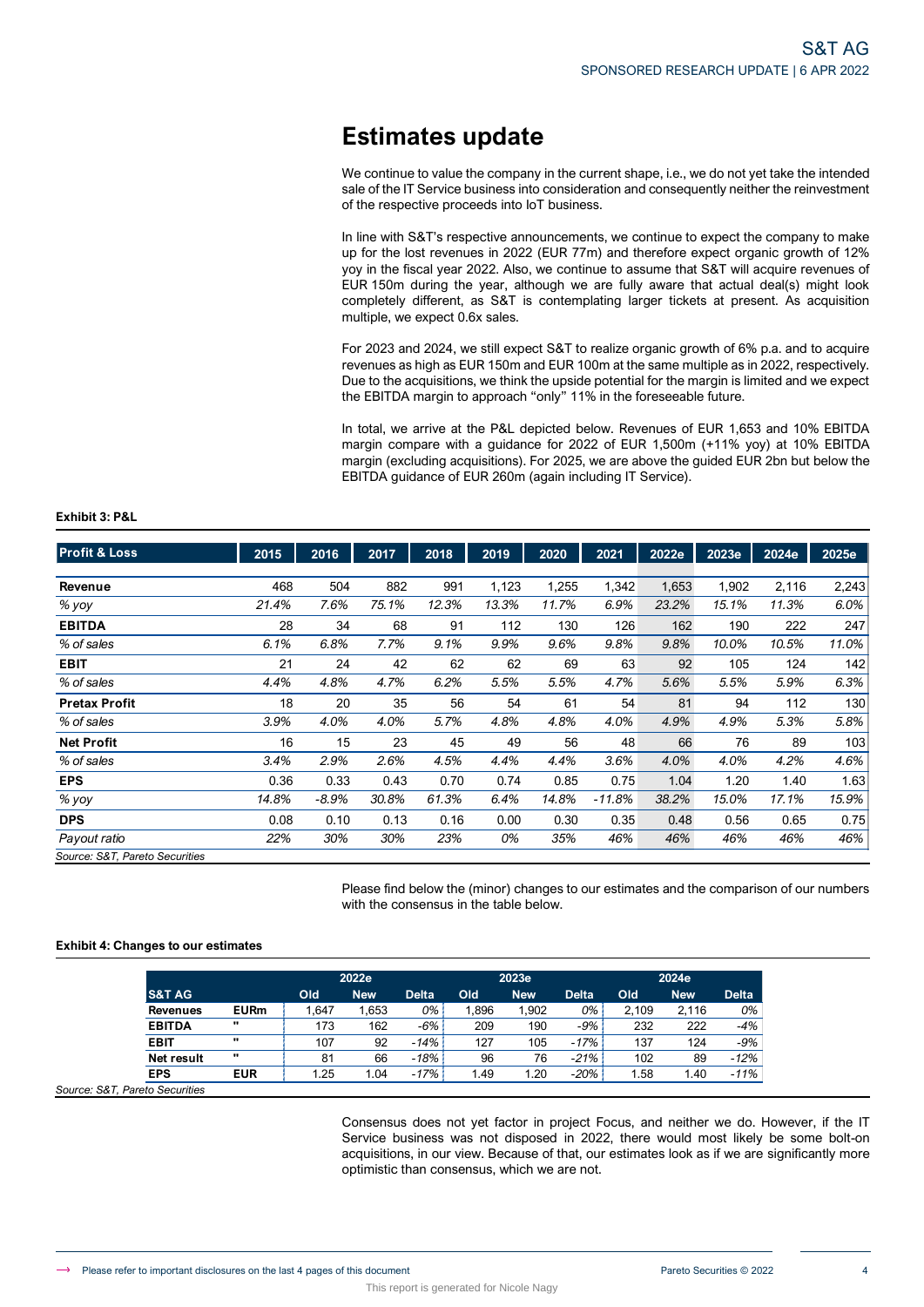## **Exhibit 5: Pareto vs. Factset consensus**

|                                            | 2022e         |         |              |         | 2023e   |              |         | 2024e   |              |  |  |
|--------------------------------------------|---------------|---------|--------------|---------|---------|--------------|---------|---------|--------------|--|--|
|                                            | <b>Pareto</b> | Cons.   | <b>Delta</b> | Pareto  | Cons.   | <b>Delta</b> | Pareto  | Cons.   | <b>Delta</b> |  |  |
| Revenues                                   | 1,653.0       | 1,531.0 | 8.0%         | 1,902.2 | 1,628.6 | 16.8%        | 2,116.4 | 1,762.6 | 20.1%        |  |  |
| <b>EBITDA</b><br>Source: Pareto Securities | 162.0         | 154.7   | 4.7%         | 190.2   | 175.6   | 8.4%         | 222.2   | 196.5   | 13.1%        |  |  |

This report is generated for Nicole Nagy

Regarding Q1 due on May 5th, we believe that S&T will not loose further volume due to the chip scarcity but will not either to make up for lost business already. The top line will see some tailwind from the strong USD, in our view (+2-3%).

## **Exhibit 6: Outlook Q1**

| S&T AG                         |      | <b>Actual</b><br>Q1 2021 | Pareto<br>Q1 2022e | yoy (%) |
|--------------------------------|------|--------------------------|--------------------|---------|
| <b>Revenues</b>                | EURm | 294                      | 322                | 9.4     |
| <b>Gross profit</b>            | w    | 116.1                    | 127.0              | 9.4     |
| margin                         |      | 39.5%                    | 39.5%              | 0 bps   |
| <b>EBITDA</b>                  | m    | 28.2                     | 31.5               | 11.8    |
| margin                         |      | 9.6%                     | 9.8%               | 21 bps  |
| Source: S&T, Pareto Securities |      |                          |                    |         |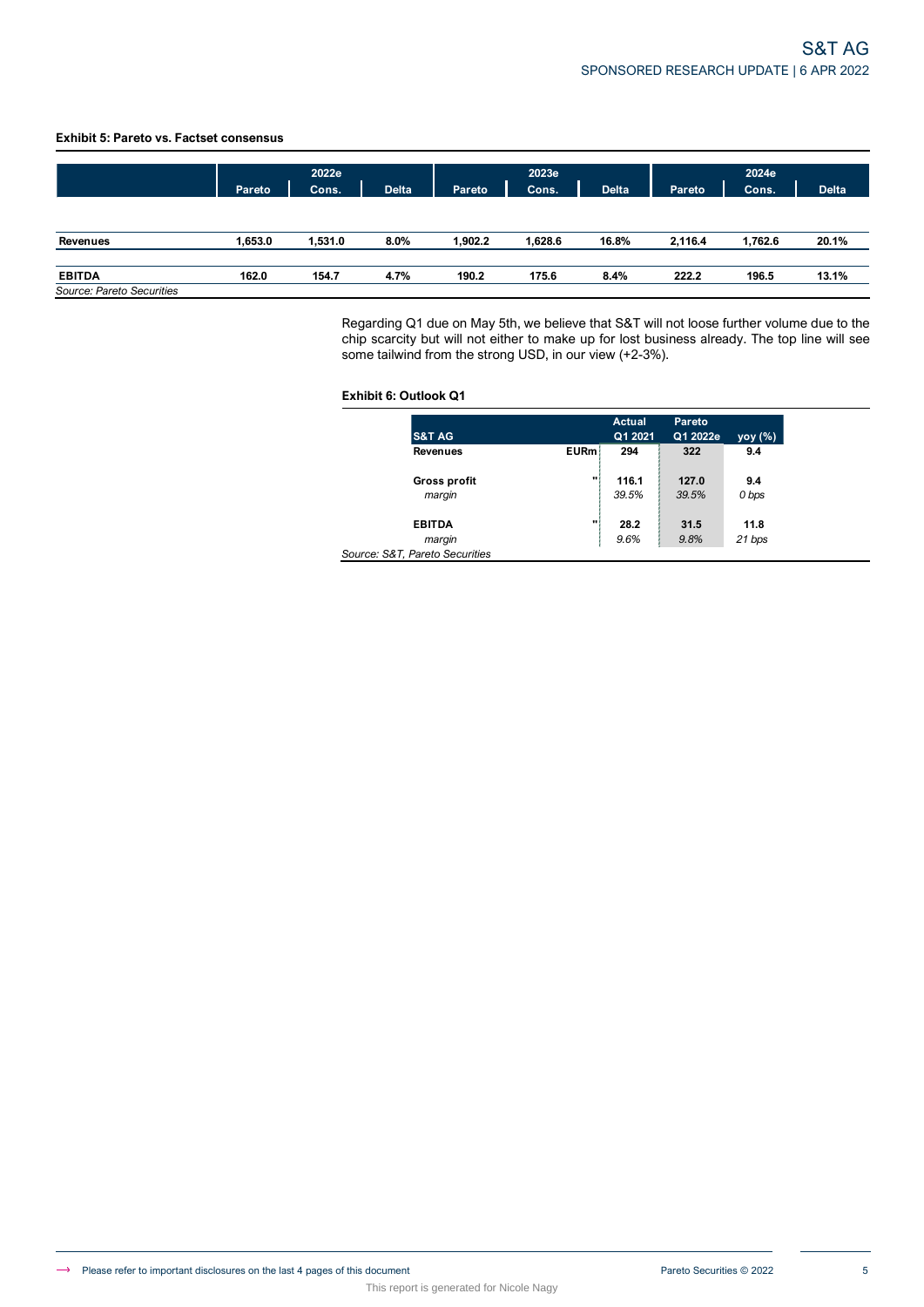# **Valuation update**

## **Exhibit 7: DCF**

|                                  |       |          | Phase I |       |                       |       |       | <b>Phase II</b>    |                     |       | <b>Phase III</b> |
|----------------------------------|-------|----------|---------|-------|-----------------------|-------|-------|--------------------|---------------------|-------|------------------|
| EUR <sub>m</sub>                 | 2022e | 2023e    | 2024e   | 2025e | 2026e                 | 2027e | 2028e | 2029e              | 2030e               | 2031e |                  |
| <b>Revenues</b>                  | 1,653 | 1,902    | 2.116   | 2,243 | 2,378                 | 2,509 | 2,634 | 2,753              | 2,863               | 2,963 |                  |
| growth rate                      | 23%   | 15%      | 11%     | 6%    | 6%                    | 6%    | 5%    | 5%                 | 4%                  | 4%    |                  |
| <b>EBITDA</b>                    | 162   | 190      | 222     | 247   | 262                   | 276   | 290   | 303                | 315                 | 326   |                  |
| <b>EBITDA</b> margin             | 9.8%  | 10.0%    | 10.5%   | 11.0% | 11.0%                 | 11.0% | 11.0% | 11.0%              | 11.0%               | 11.0% |                  |
| Depr. & Amort. (FA)              | 45    | 56       | 66      | 71    | 67                    | 83    | 82    | 80                 | 76                  | 71    |                  |
| % of sales                       | 2.7%  | 2.9%     | 3.1%    | 3.1%  | 2.8%                  | 3.3%  | 3.1%  | 2.9%               | 2.6%                | 2.4%  |                  |
| Depr. & Amort. (RoU)             | 25    | 29       | 32      | 34    | 36                    | 38    | 40    | 42                 | 44                  | 45    |                  |
| % of sales                       | 1.5%  | 1.5%     | 1.5%    | 1.5%  | 1.5%                  | 1.5%  | 1.5%  | 1.5%               | 1.5%                | 1.5%  |                  |
| <b>EBIT</b>                      | 92    | 105      | 124     | 142   | 158                   | 155   | 168   | 181                | 196                 | 210   |                  |
| EBIT margin                      | 5.6%  | 5.5%     | 5.9%    | 6.3%  | 6.7%                  | 6.2%  | 6.4%  | 6.6%               | 6.8%                | 7.1%  |                  |
| Tax                              | (16)  | (19)     | (25)    | (28)  | (32)                  | (31)  | (34)  | (36)               | (39)                | (42)  |                  |
| Tax rate                         | 17%   | 18%      | 20%     | 20%   | 20%                   | 20%   | 20%   | 20%                | 20%                 | 20%   |                  |
| Capex                            | (41)  | (48)     | (53)    | (56)  | (59)                  | (63)  | (66)  | (69)               | (72)                | (74)  |                  |
| % of sales                       | 2.5%  | 2.5%     | 2.5%    | 2.5%  | 2.5%                  | 2.5%  | 2.5%  | 2.5%               | 2.5%                | 2.5%  |                  |
| <b>Acquisitions (ex NWC)</b>     | (72)  | (72)     | (48)    | 0     | 0                     | 0     | 0     | 0                  | 0                   | 0     |                  |
| % of sales                       | 4.3%  | 3.8%     | 2.3%    | 0.0%  | 0.0%                  | 1.3%  | 1.9%  | 2.2%               | 2.3%                | 8.5%  |                  |
| Change in WC & P                 | (35)  | (28)     | (24)    | (14)  | (15)                  | (16)  | (17)  | (17)               | (18)                | (19)  |                  |
| % of sales                       | 2.1%  | 1.5%     | 1.1%    | 0.6%  | 0.6%                  | 0.6%  | 0.6%  | 0.6%               | 0.6%                | 0.6%  |                  |
| <b>Free Cash Flow</b>            | (26)  | (5)      | 41      | 114   | 119                   | 128   | 134   | 138                | 142                 | 146   | 3,024            |
| growth rate                      | nm    | $(82)$ % | nm      | nm    | 5%                    | 8%    | 4%    | 4%                 | 3%                  | 2%    | 3%               |
| <b>Present Value FCF</b>         | (25)  | (4)      | 33      | 86    | 83                    | 83    | 80    | 76                 | 73                  | 69    | 1,433            |
| <b>PV Phase I</b>                |       | 172      |         |       | <b>Risk free rate</b> |       | 3.5%  | Targ. equity ratio |                     |       | 90%              |
| <b>PV Phase II</b>               |       | 381      |         |       | <b>Premium Equity</b> |       | 5.0%  |                    | <b>Beta</b>         |       | 1.0              |
| <b>PV Phase III</b>              |       | 1,433    |         |       | <b>Premium Debt</b>   |       | 0.5%  |                    | <b>WACC</b>         |       | 8.0%             |
| <b>Enterprise value</b>          |       | 1,986    |         |       | Sensitivity           |       |       |                    | Growth in phase III |       |                  |
| - Net debt (cash)                |       | 14       |         |       |                       |       | 2.0%  | 2.5%               | 3.0%                | 3.5%  | 4.0%             |
| - Pension provisions             |       | 10       |         |       |                       | 7.2%  | 30.7  | 33.3               | 36.6                | 40.6  | 46.0             |
| - Minorities & Peripherals       |       | 5        |         |       |                       | 7.6%  | 28.1  | 30.3               | 32.9                | 36.1  | 40.3             |
| - Leasing liabilities            |       | 62       |         |       | <b>WACC</b>           | 8.0%  | 30.7  | 27.6               | 29.8                | 32.4  | 35.7             |
| - Paid-out dividends for last FY |       | 0        |         |       |                       | 8.4%  | 23.9  | 25.4               | 27.2                | 29.4  | 32.0             |
| +/- Other EV items               |       | 0        |         |       |                       | 8.8%  | 22.1  | 23.4               | 24.9                | 26.7  | 28.9             |
| <b>Equity value</b>              |       | 1,895    |         |       |                       |       |       |                    |                     |       |                  |
| Number of shares (m)             |       | 63.6     |         |       |                       |       |       |                    |                     |       |                  |
| Value per share $(\epsilon)$     |       | 30.0     |         |       |                       |       |       |                    |                     |       |                  |
| Current Price (€)                |       | 17.8     |         |       |                       |       |       |                    |                     |       |                  |
| Upside                           |       | 68%      |         |       |                       |       |       |                    |                     |       |                  |
| Source: Pareto Securities        |       |          |         |       |                       |       |       |                    |                     |       |                  |

This report is generated for Nicole Nagy

NWC has turned out to be much less of a concern after Q4 than feared. It has been at high levels at more than EUR 200m at the end of Q3 due to the chip crisis. This would have been around 15% of sales in 2021. However, NWC was only slightly above 11% of sales at the end of the year. This mitigates the related expected cash outflows for the next couple of years.

**We keep our price target at EUR 30 per share and re-iterate our "buy" recommendation. S&T's share price performance in 2022 will be determined by (1) S&T's ability to catch up on postponed business (2) the terms of the likely IT Service business disposal and (3) the subsequent potential large IoT deal, financed by the proceeds of the sale.**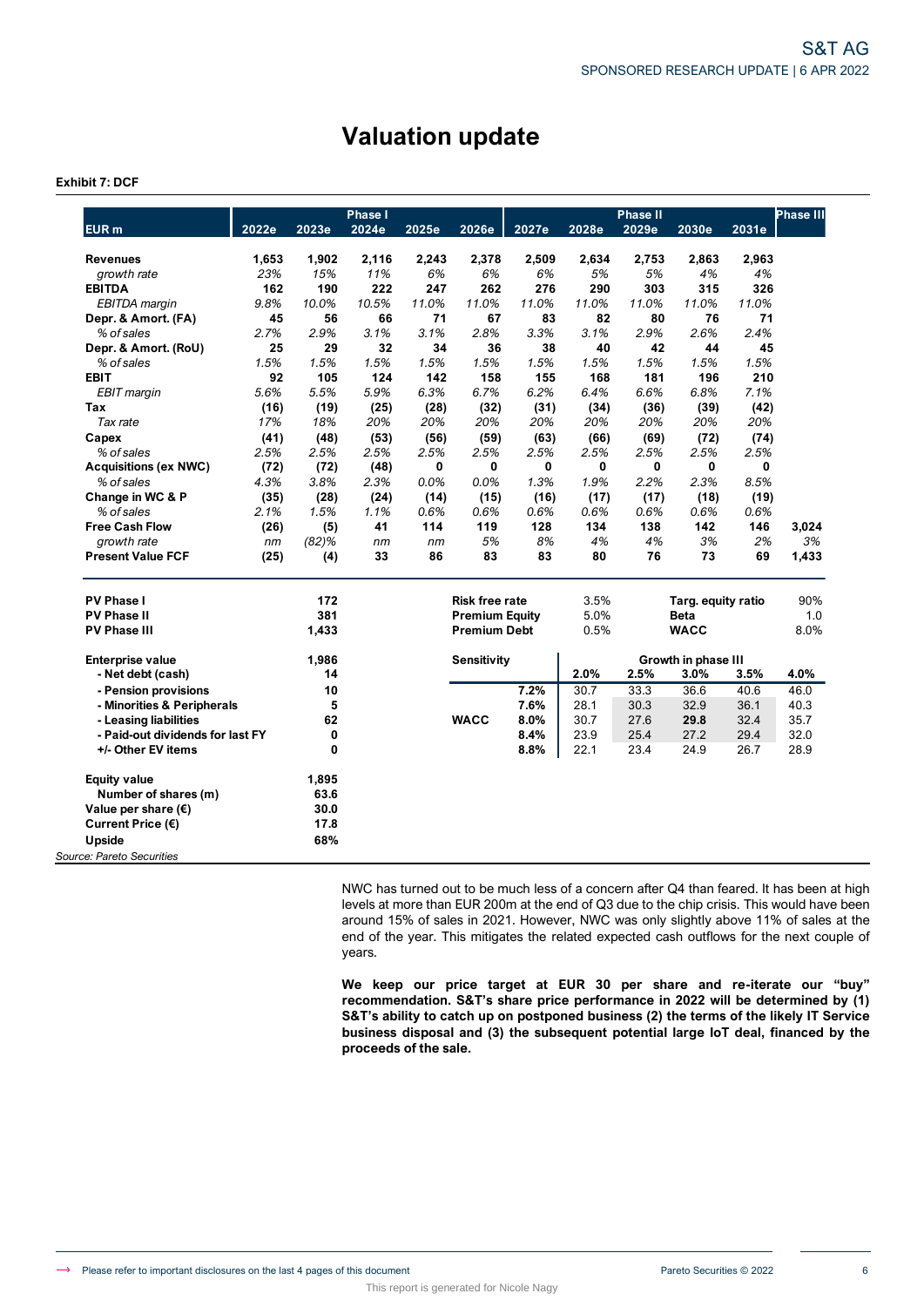



Our "buy" case is supported by the significant discount of the S&T share to (1) past levels and (2) the TecDAX.



**Exhibit 9: Premium vs. TecDAX**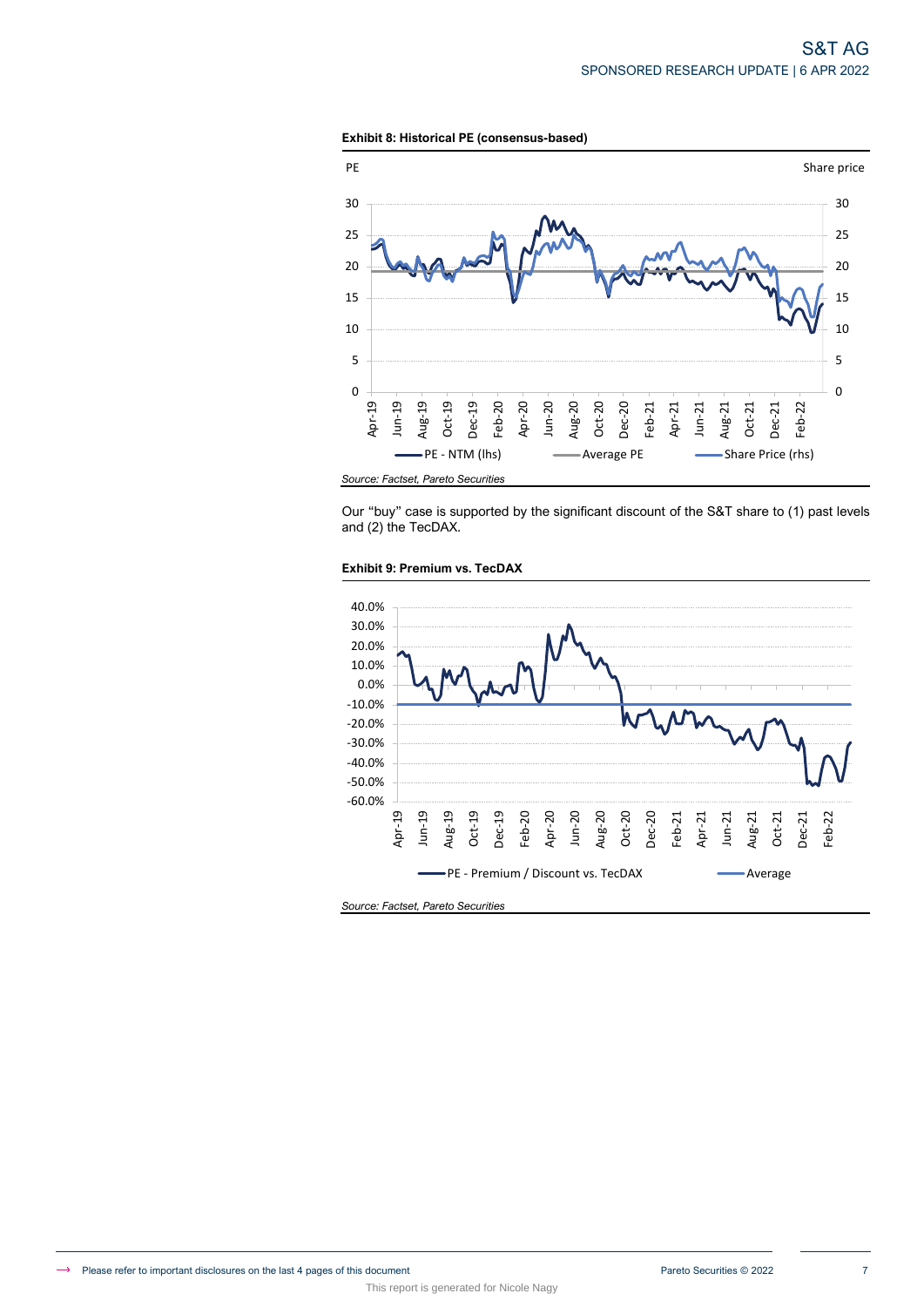# **SOTP**

## **Exhibit 10: Significant re-rating potential**

This report is generated for Nicole Nagy

| <b>Division</b>                    | <b>EBITDA 2021</b><br>(mEUR) | Peers                  | <b>EV/EBITDA x</b> | EV (m EUR) |
|------------------------------------|------------------------------|------------------------|--------------------|------------|
|                                    |                              |                        |                    |            |
| <b>IT Service</b>                  | 60                           | Target multiple        | 10.0               | 602        |
| loT Europe                         | 67                           | Advantech, Seco Spa    | 29.5               | 1,986      |
| lot Americas                       |                              | -1 Advantech, Seco Spa | 29.5               | $-42$      |
| <b>Enterprise value</b>            |                              |                        |                    | 2,547      |
| - Net debt (cash)                  |                              |                        |                    | 14         |
| - Pension provisions               |                              |                        |                    | 10         |
| - Minorities & Peripherals         |                              |                        |                    | 5          |
| - Leasing liabilities              |                              |                        |                    | 62         |
| - Paid-out dividends for last FY   |                              |                        |                    | 0          |
| +/- Other EV items                 |                              |                        |                    | 0          |
| <b>Equity value</b>                |                              |                        |                    | 2,456      |
| Number of shares (m)               |                              |                        |                    | 64         |
| Value per share (EUR)              |                              |                        |                    | 39         |
| <b>Current Price (EUR)</b>         |                              |                        |                    | 18         |
| Upside                             |                              |                        |                    | 117%       |
| Source: Factset, Pareto Securities |                              |                        |                    |            |

In case S&T is able to sell the IT Service business at the stated target multiple of 10x trailing EBITDA and investors are willing to attribute a similar multiple for S&T's IoT activities as for the other (few) listed IoT companies, there is strong re-rating potential beyond the current fair value of EUR 30.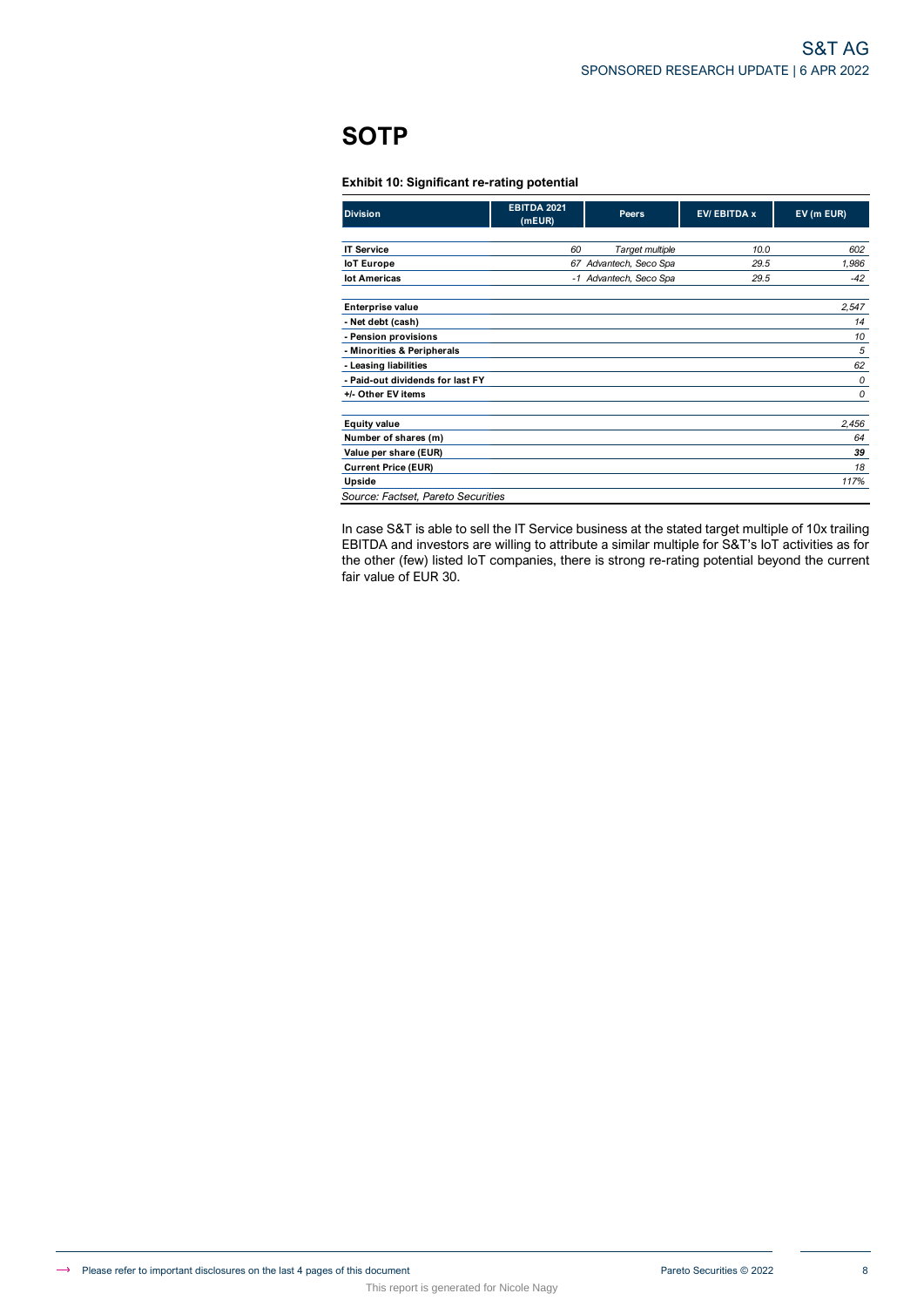## **Exhibit 11: At a glance**

| <b>Business Units</b>                           |                                                                                                                                                                                                                                                                                                                                                                                                  | <b>T</b> Services                                                                                                                                                                                                                                                                                                                                                                                                                                                                                                                                                                                                                           |                                                                                                         | <b>IoT Solutions Europe</b>                                                                                                                                                    |                                                                                                                                                                                                                                                                                                                                                                            |                                                                                                                                                              | <b>IoT Solutions America</b>                                                                            |                                                                    |  |
|-------------------------------------------------|--------------------------------------------------------------------------------------------------------------------------------------------------------------------------------------------------------------------------------------------------------------------------------------------------------------------------------------------------------------------------------------------------|---------------------------------------------------------------------------------------------------------------------------------------------------------------------------------------------------------------------------------------------------------------------------------------------------------------------------------------------------------------------------------------------------------------------------------------------------------------------------------------------------------------------------------------------------------------------------------------------------------------------------------------------|---------------------------------------------------------------------------------------------------------|--------------------------------------------------------------------------------------------------------------------------------------------------------------------------------|----------------------------------------------------------------------------------------------------------------------------------------------------------------------------------------------------------------------------------------------------------------------------------------------------------------------------------------------------------------------------|--------------------------------------------------------------------------------------------------------------------------------------------------------------|---------------------------------------------------------------------------------------------------------|--------------------------------------------------------------------|--|
|                                                 |                                                                                                                                                                                                                                                                                                                                                                                                  |                                                                                                                                                                                                                                                                                                                                                                                                                                                                                                                                                                                                                                             |                                                                                                         |                                                                                                                                                                                |                                                                                                                                                                                                                                                                                                                                                                            |                                                                                                                                                              |                                                                                                         |                                                                    |  |
| Products/<br>applications                       |                                                                                                                                                                                                                                                                                                                                                                                                  | IT services to a broad range of enterprises. Managed<br>services. Operates according to the Plan - Build - Run<br>Principle. Plans to reduces share of hardware business.                                                                                                                                                                                                                                                                                                                                                                                                                                                                   |                                                                                                         | Solutions in the areas of loT and Industry 4.0,<br>combining hardware, middleware and services.<br>Markets served are in Europe and Asia.                                      |                                                                                                                                                                                                                                                                                                                                                                            | Embedded hardware and software solutions                                                                                                                     | focussing on aviation, transport and<br>communication.                                                  |                                                                    |  |
| <b>Customers</b>                                |                                                                                                                                                                                                                                                                                                                                                                                                  | Small and mid-sized enterprises in DACH and Eastern<br>European region                                                                                                                                                                                                                                                                                                                                                                                                                                                                                                                                                                      |                                                                                                         | medical technologies, infotainment, energy<br>industry, and public transportation. Core is the<br>former Kontron business.                                                     | Industrial applications such as industrial automation,                                                                                                                                                                                                                                                                                                                     | Communications and aviation customers                                                                                                                        |                                                                                                         |                                                                    |  |
| <b>Market share/</b><br>positioning             |                                                                                                                                                                                                                                                                                                                                                                                                  | Below 1% in SANT's footprint                                                                                                                                                                                                                                                                                                                                                                                                                                                                                                                                                                                                                |                                                                                                         | Below 1% in SANT's footprint                                                                                                                                                   |                                                                                                                                                                                                                                                                                                                                                                            | Only reasonable data from SANT's prospectus<br>Siemens 6% and ADLINK of 3% in the European                                                                   | reveals market share for Advantech of 8%,<br>Economic Area (EWR)                                        |                                                                    |  |
| <b>Drivers</b>                                  |                                                                                                                                                                                                                                                                                                                                                                                                  | Outsourcing and cost cutting main drivers for GDP-like<br>growth for SANT in IT Services.                                                                                                                                                                                                                                                                                                                                                                                                                                                                                                                                                   |                                                                                                         | Connectivity of devices and increased need for<br>IoT.                                                                                                                         | secure platforms in M2M, smart metering and other<br>applications drive market growth and innovation in                                                                                                                                                                                                                                                                    | System-on-a-chip, enhanced software solutions and<br>niche but customized solutions in the automation,<br>infotainment, medical and transportation segments. |                                                                                                         |                                                                    |  |
| <b>Main competitors</b>                         |                                                                                                                                                                                                                                                                                                                                                                                                  | Bechtle, Cancom, HPE, IBM, Accenture, Adesso,<br>Capgemini, Atos and other IT services companies                                                                                                                                                                                                                                                                                                                                                                                                                                                                                                                                            |                                                                                                         | Check Point Software, Intel, FireEye, Imperva,<br>Secunet, Compugroup, Vitec Software AB<br>Smart Energy: Landis & Gyr, Schneider Electric,<br>Siemens, Itron, IBM, Cisco, ABB |                                                                                                                                                                                                                                                                                                                                                                            | Advantech, ADLINK, Siemens, Beckhoff and                                                                                                                     | Radisys                                                                                                 |                                                                    |  |
| Entry barriers/<br>competitive<br>advantage     |                                                                                                                                                                                                                                                                                                                                                                                                  | High personnel and R&D intensive business, especially in IT Services (personnel) and Embedded Systems (R&D/pre-financing). SANT has high economies of<br>scale/scope once embedded products are developed and software products included . SANT has a low cost base (c. 50% of workforce is located in low cost<br>Eastern European countries), highly outsourced production to Foxconn and Ennoconn in China and Canada respectively, a strong customer retention effort (e.g.<br>trying to become single source supplier for automotive, industrial, aerospace and energy sector), only embedded and smart metering supplier and services | provider with a strong Eastern European production footprint, strong IP portfolio.                      |                                                                                                                                                                                |                                                                                                                                                                                                                                                                                                                                                                            |                                                                                                                                                              |                                                                                                         |                                                                    |  |
| <b>Strategy &amp;</b><br><b>Guidance</b>        | Strategy:<br>(I) Support growth by frequent acquisitions, esp. turnarounds at low multiples.<br>(II) Benefit from megatrends (increased device and machine connectivity, security/firewall<br>requirements, outsourcing)<br>(III) Increase the share of proprietary software in IoT solutions.<br>(IV) Cross-selling.<br>(V) Concentrate on embedded solutions (i.e.combine hard- and software.) |                                                                                                                                                                                                                                                                                                                                                                                                                                                                                                                                                                                                                                             |                                                                                                         |                                                                                                                                                                                | Revenues:<br>y/y<br><b>EBITDA</b><br>margin                                                                                                                                                                                                                                                                                                                                | <b>Guidance (03/2022)</b><br>EUR 1,500m<br>4.3%<br><b>EUR 150m</b><br>10.0%                                                                                  | PASe<br>EUR 1653m<br>4.4%<br><b>EUR 162m</b><br>9.8%                                                    | <b>Consensus</b><br>EUR 1531m<br>14.1%<br><b>EUR 155m</b><br>10.1% |  |
| 2021                                            | Sales (EURm)<br>y/y                                                                                                                                                                                                                                                                                                                                                                              | <b>EBITDA (EURm)</b><br>1342<br>Margin                                                                                                                                                                                                                                                                                                                                                                                                                                                                                                                                                                                                      | 126<br>9.4%                                                                                             |                                                                                                                                                                                | EBIT adj. (EURm)<br>Margin                                                                                                                                                                                                                                                                                                                                                 | 63<br>4.7%                                                                                                                                                   | Sales 5Y hist. CAGR                                                                                     | 22%                                                                |  |
| Sales & EBIT<br><b>Split</b>                    | Sales split by region<br>39%<br>Germany<br>Austria<br>RoW                                                                                                                                                                                                                                                                                                                                        | 18%<br>28%<br>North America<br>Eastern Europe & Russia                                                                                                                                                                                                                                                                                                                                                                                                                                                                                                                                                                                      | Sales split by division<br>54%<br><b>T</b> IT Services<br>loT Solutions Europe<br>loT Solutions America | 53%                                                                                                                                                                            | <b>EBITDA split by division</b><br>47%<br><b>IT Services</b><br>loT Solutions Europe                                                                                                                                                                                                                                                                                       | 2,400<br>2,000<br>$1,600 + 9.9%$<br>1,200<br>800<br>400<br>$\Omega$<br>2020<br>$20^{19}$<br>Group                                                            | <b>Group financial</b><br>10.4%<br>,902<br>$20^{21}$<br>2022 <sup>e</sup> 2023e 2024e<br>-EBITDA margin | 11.0%<br>10.5%<br>10.0%<br>9.5%<br>9.0%<br>8.5%                    |  |
| <b>Shareholder</b><br>structure &<br>management | CEO<br>CEO (since 2011)<br>computing.                                                                                                                                                                                                                                                                                                                                                            | <b>Hannes Niederhauser</b><br>• Hannes Niederhauser joined the<br>company in 2011 as CEO. Following his<br>studies in electrical engineering at the<br>Graz University of Technology, the<br>Austrian-born manager worked as a<br>developer of microchips and in the<br>embedded computer segment. Prior he<br>has been the main shareholder and<br>CEO of Kontron AG from 1999 to 2007,<br>which became the world's largest<br>provider in the field of embedded                                                                                                                                                                           | CFO                                                                                                     | <b>Richard Neuwirth</b><br>CFO (since 2013)<br>jurisprudence and business<br>company's CFO.                                                                                    | • Richard Neuwirth has degrees in<br>administration. He began his career as a<br>lawyer working for a Vienna-based firm.<br>He joined S&T in 2006, and has held a<br>variety of management positions at it,<br>with these including managing director<br>of S&T Bulgaria and country manager<br>and sales director of S&T Austria. As of<br>July 2013, Neuwirth became the | 68%<br>Free Float                                                                                                                                            | Shareholder structure<br>■ Ennoconn Corp. ■ PPF Group                                                   | 27%<br>5%                                                          |  |
| # of employees<br>FY 2021                       |                                                                                                                                                                                                                                                                                                                                                                                                  |                                                                                                                                                                                                                                                                                                                                                                                                                                                                                                                                                                                                                                             |                                                                                                         | 6,206                                                                                                                                                                          |                                                                                                                                                                                                                                                                                                                                                                            |                                                                                                                                                              |                                                                                                         |                                                                    |  |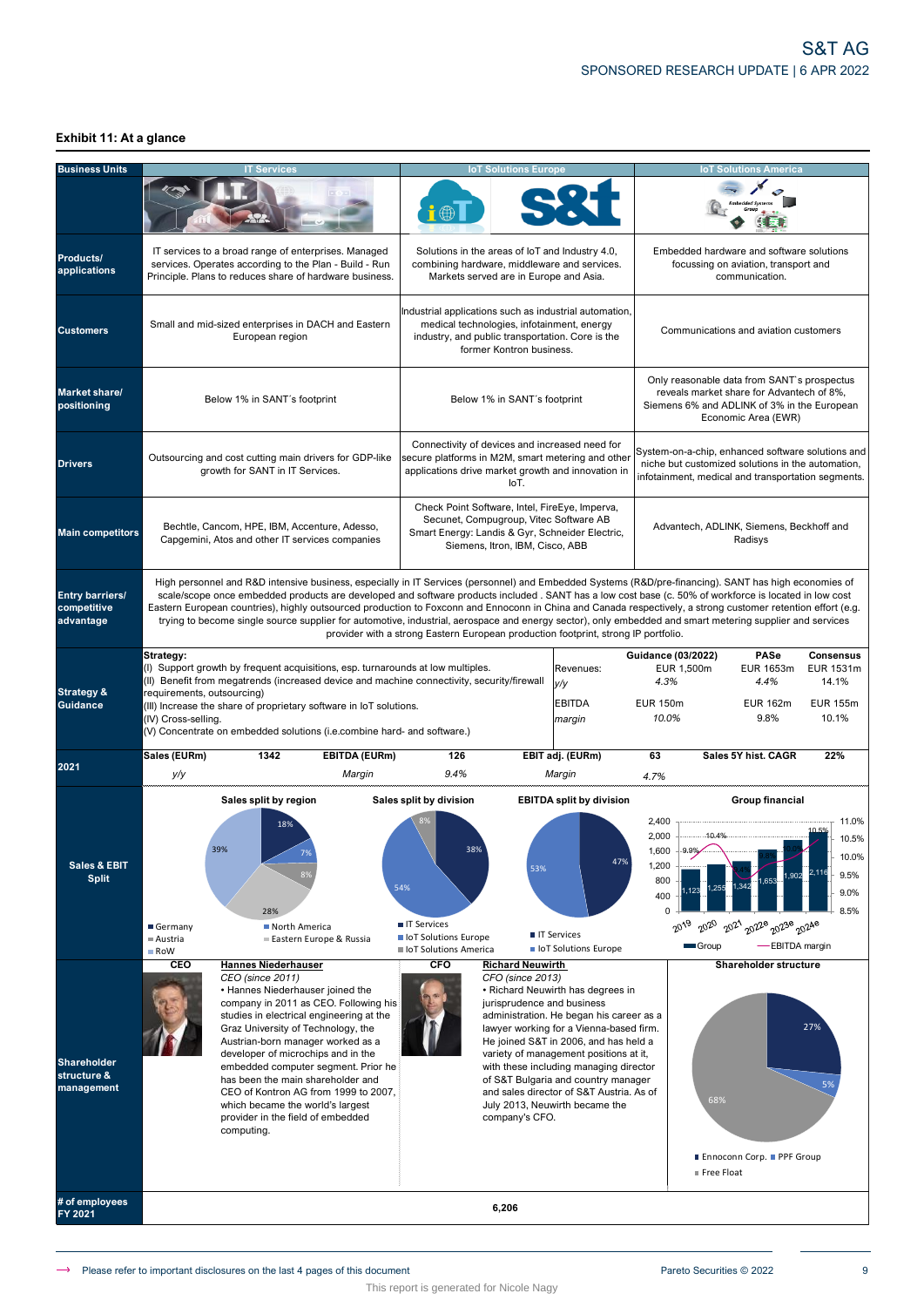| PROFIT & LOSS (fiscal year) (EURm)   | 2017                     | 2018                     | 2019                     | 2020                     | 2021                     | 2022e   | 2023e                    | 2024e   |
|--------------------------------------|--------------------------|--------------------------|--------------------------|--------------------------|--------------------------|---------|--------------------------|---------|
| <b>Revenues</b>                      | 882                      | 991                      | 1,123                    | 1,255                    | 1,342                    | 1,653   | 1,902                    | 2,116   |
| <b>EBITDA</b>                        | 68                       | 91                       | 112                      | 130                      | 126                      | 162     | 190                      | 222     |
| Depreciation & amortisation          | (26)                     | (29)                     | (50)                     | (62)                     | (64)                     | (70)    | (85)                     | (98)    |
| <b>EBIT</b>                          | 42                       | 62                       | 62                       | 68                       | 63                       | 92      | 105                      | 124     |
| Net interest                         | (6)                      | (5)                      | (8)                      | (8)                      | (8)                      | (11)    | (11)                     | (12)    |
| Other financial items                | $\overline{\phantom{a}}$ | $\overline{\phantom{m}}$ | $\overline{\phantom{a}}$ | $\overline{\phantom{a}}$ | $\overline{\phantom{a}}$ | ÷       | $\overline{\phantom{a}}$ |         |
| <b>Profit before taxes</b>           | 35                       | 56                       | 54                       | 61                       | 54                       | 81      | 94                       | 112     |
| Taxes                                | (6)                      | (8)                      | (5)                      | (6)                      | (5)                      | (14)    | (17)                     | (22)    |
| Minority interest                    | (7)                      | (3)                      | (0)                      | 1                        | (1)                      | (1)     | (1)                      | (1)     |
| Net profit                           | 23                       | 45                       | 49                       | 56                       | 48                       | 66      | 76                       | 89      |
| EPS reported                         | 0.43                     | 0.70                     | 0.74                     | 0.85                     | 0.75                     | 1.04    | 1.20                     | 1.40    |
| <b>EPS adjusted</b>                  | 0.43                     | 0.70                     | 0.74                     | 0.85                     | 0.75                     | 1.04    | 1.20                     | 1.40    |
| <b>DPS</b>                           | 0.13                     | 0.16                     |                          | 0.30                     | 0.35                     | 0.48    | 0.56                     | 0.65    |
| <b>BALANCE SHEET (EURm)</b>          | 2017                     | 2018                     | 2019                     | 2020                     | 2021                     | 2022e   | 2023e                    | 2024e   |
| Tangible non current assets          | 32                       | 37                       | 38                       | 80                       | 86                       | 117     | 144                      | 156     |
| Other non-current assets             | 195                      | 273                      | 392                      | 403                      | 424                      | 475     | 511                      | 534     |
| Other current assets                 | 361                      | 366                      | 483                      | 481                      | 545                      | 643     | 721                      | 788     |
| Cash & equivalents                   | 217                      | 172                      | 312                      | 282                      | 297                      | 239     | 194                      | 189     |
| <b>Total assets</b>                  | 805                      | 848                      | 1,226                    | 1,247                    | 1,352                    | 1,473   | 1,569                    | 1,667   |
| Total equity                         | 332                      | 367                      | 385                      | 409                      | 423                      | 468     | 514                      | 569     |
| Interest-bearing non-current debt    | 115                      | 113                      | 283                      | 262                      | 311                      | 311     | 311                      | 311     |
| Interest-bearing current debt        |                          |                          |                          | $\overline{\phantom{a}}$ |                          |         |                          |         |
| Other Debt                           | 356                      | 366                      | 549                      | 565                      | 608                      | 684     | 734                      | 778     |
| <b>Total liabilites &amp; equity</b> | 805                      | 848                      | 1,226                    | 1,247                    | 1,352                    | 1,473   | 1,569                    | 1,667   |
| <b>CASH FLOW (EURm)</b>              | 2017                     | 2018                     | 2019                     | 2020                     | 2021                     | 2022e   | 2023e                    | 2024e   |
| Cash earnings                        | 46                       | 48                       | 82                       | 112                      | 84                       | 112     | 133                      | 156     |
| Change in working capital            | (1)                      | (12)                     | $\overline{2}$           | 29                       | 12                       | (35)    | (28)                     | (24)    |
| Cash flow from investments           | (39)                     | (63)                     | (56)                     | (77)                     | (66)                     | (113)   | (119)                    | (101)   |
| Cash flow from financing             | 93                       | (21)                     | 84                       | (66)                     | (20)                     | (22)    | (31)                     | (35)    |
| Net cash flow                        | 91                       | (45)                     | 141                      | (30)                     | 15                       | (58)    | (45)                     | (4)     |
| <b>VALUATION (EURm)</b>              | 2017                     | 2018                     | 2019                     | 2020                     | 2021                     | 2022e   | 2023e                    | 2024e   |
| Share price (EUR end)                | 18.0                     | 15.8                     | 21.3                     | 19.3                     | 14.7                     | 17.8    | 17.8                     | 17.8    |
| Number of shares end period          | 63                       | 66                       | 66                       | 65                       | 64                       | 64      | 64                       | 64      |
| Net interest bearing debt            | (102)                    | (58)                     | (30)                     | (20)                     | 14                       | 72      | 117                      | 121     |
| <b>Enterprise value</b>              | 1,066                    | 998                      | 1,385                    | 1,232                    | 951                      | 1,208   | 1,253                    | 1,258   |
| EV/Sales                             | 1.2                      | $1.0\,$                  | 1.2                      | 1.0                      | 0.7                      | 0.7     | 0.7                      | 0.6     |
| <b>EV/EBITDA</b>                     | 15.7                     | 11.0                     | 12.4                     | 9.5                      | 7.5                      | 7.5     | $\bf6.6$                 | 5.7     |
| EV/EBIT                              | 25.5                     | 16.2                     | 22.4                     | 18.0                     | 15.2                     | 13.1    | 11.9                     | 10.1    |
| P/E reported                         | 41.5                     | 22.6                     | 28.6                     | 22.6                     | 19.4                     | 17.0    | 14.8                     | 12.7    |
| P/E adjusted                         | 41.5                     | 22.6                     | 28.6                     | 22.6                     | 19.4                     | 17.0    | 14.8                     | 12.7    |
| P/B                                  | 3.7                      | 2.9                      | $3.8\,$                  | 3.1                      | 2.2                      | $2.4\,$ | 2.2                      | 2.0     |
| <b>FINANCIAL ANALYSIS</b>            | 2017                     | 2018                     | 2019                     | 2020                     | 2021                     | 2022e   | 2023e                    | 2024e   |
| ROE adjusted (%)                     | 7.9                      | 12.9                     | 13.1                     | 14.0                     | 11.6                     | 14.9    | 15.5                     | 16.5    |
| Dividend yield (%)                   | 0.7                      | $1.0$                    |                          | 1.6                      | 2.4                      | 2.7     | 3.1                      | $3.7\,$ |
| EBITDA margin (%)                    | 7.7                      | 9.1                      | 9.9                      | 10.4                     | 9.4                      | 9.8     | 10.0                     | 10.5    |
| EBIT margin (%)                      | 4.7                      | $6.2\,$                  | $5.5\,$                  | 5.4                      | 4.7                      | 5.6     | $5.5\,$                  | 5.9     |
| NIBD/EBITDA                          | (1.50)                   | (0.64)                   | (0.26)                   | (0.16)                   | 0.11                     | 0.45    | 0.62                     | 0.55    |
| EBITDA/Net interest                  | 10.72                    | 17.56                    | 14.54                    | 16.89                    | 15.03                    | 14.54   | 16.58                    | 18.95   |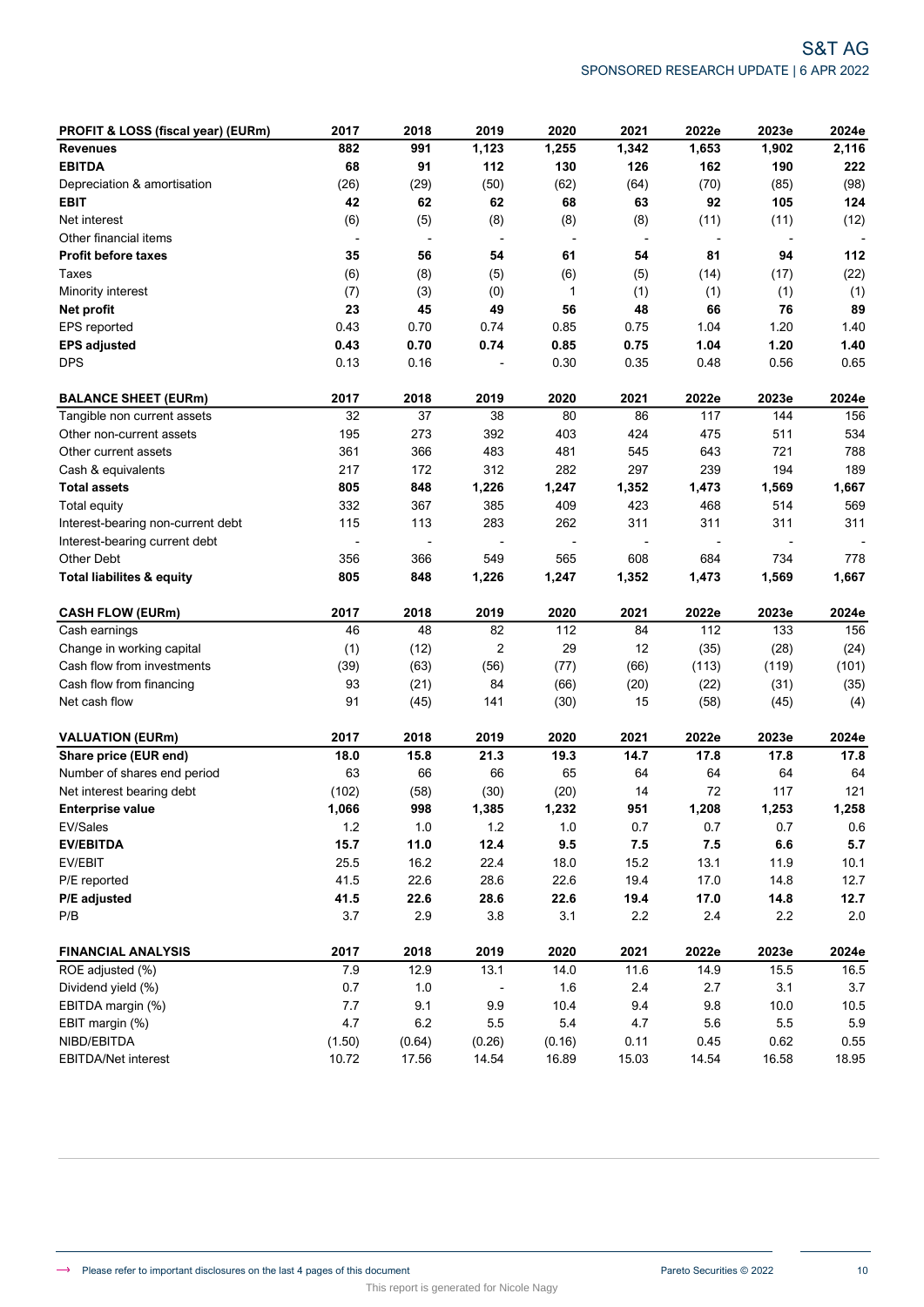# **Disclaimerandlegal disclosures Disclaimer and legal disclosures<br>Origin of the publication or report<br>This publication or report originates from Pareto Securities AS, reg. no. 956 632 374 (Norway),**

**DISCIAIMET AND LEGAL DISCIOSUTES**<br>Prigin of the publication or report<br>This publication or report orginates from Pareto Securities AS, reg. no. 956 632 374 (Norway)<br>Pareto Securities AS, Frankfurt branch, reg. no. DE 320 9 Pareto Securities AB, reg. no. 556206-8956 (Sweden) (together the Group Companies or the **Origin of the publication or report**<br>This publication or report originates from Pareto Securities AS, reg. no. 956 632 374 (Norway)<br>Pareto Securities AS, Frankfurt branch, reg. no. DE 320 965 513 / HR B 109177 (Germany) o home countries. **Content of the publication or report**<br> **Content of the publication or report**<br> **Content of the publication or report**<br> **Content of the publication or report**<br> **This publication or report**<br> **Content of the publication or r** 

Content of the publication or report<br>This publication or report has been prepared solely by Pareto Securities Research.<br>Opinions or suggestions from Pareto Securities Research may deviate from recommendations or Content of the publication or report<br>This publication or report has been prepared solely by Pareto Securities Research.<br>Opinions or suggestions from Pareto Securities Research may deviate from recommendations or<br>periodions factors. Please nay typically be the result of differing time horizons, methodologies, contexts or other<br>factors.<br>**Sponsored research**<br>Please note that if this report is labelled as "sponsored research" on the front page, Pareto<br>Se

**Sponsored research**<br>Please note that if this report is labelled as "sponsored research" on the front page, Pareto Factors.<br>Sponsored research<br>Please note that if this report is labelled as "sponsored research" on the front page, Pareto<br>Securities has entered into an agreement with the company about the preparation of research<br>prepared prepared by the Research Department of Pareto Securities without any instruction rights by the company. Sponsored research is however commissioned for and paid by the company and such material is considered by Pareto Secur

#### **Basis and methods for assessment**

Configure that is considered by Pareto Securities to qualify as an acceptable minor non-monetary<br>benefit according to the EU MiFID II Directive.<br>Basis and methods for assessment<br>Copinions and price targets are based on one research material from the named sources. The date of publication appears from the research Finance and the publications of the market situation and the time horizon. Key assumptions combination with considerations of the market situation and the time horizon. Key assumptions of ofroecasts, price targets and proj versions of the publication or report. material cited or reproduced. Opinions and estimates may be updated in subsequent versions of the publication or report, provided that the relevant company/issuer is treated anew in such later versions of the publication o

Pareto Securities Research may provide credit research with more specific price targets based Persions of the publication or report.<br>Pareto Securities Research may provide credit research with more specific price targets based<br>on different valuation methods, including the analysis of key credit ratios and other fac on different valuation methods, including the analysis of key credit ratios and other factors<br>describing the securities creditworthiness, peer group analysis of securities with similar<br>creditworthiness and different DCF-va publication or report.

Pareto Securities Research has no fixed schedule for updating publications or reports.

any but also are not because an investment decision based body on information or reports.<br>Pareto Securities Research has no fixed schedule for updating publications or reports.<br>Unless otherwise stated on the first page, th Unless otherwise stated on the first page, the publication or report has not been reviewed by the<br>
pusies the fore dissemination. In instances where all or part of a report is presented to the issuer<br> **propertion**<br>
All opi

Faith and may only be valid as of the publication or report<br>All opinions and estimates in this publication or report are, regardless of source, given in good<br>faith and may only be valid as of the stated date of this public change without notice.

**No individual investment or tax advice**<br>The publication or report is intended only to provide general and preliminary information to No individual investment or tax advices<br>Taith and may only be valid as of the stated date of this publication or report and are subject to<br>change without notice.<br>The publication or report is intended only to provide genera For the properties of investors to whom the publication or report has been distributed, but it is not intended as a personal recommendation of particular financial instruments or strategies and thus it does not provide ind investment. Separation, in connect or position of the brighting particularly ensure the suitability of an investment as regards his/her financial and fiscal situation and investment objectives. The investor bears the risk of losses in

financial advisor. Before acting on any information in this publication or report, we recommend consulting your<br>financial advisor.<br>The information contained in this publication or report does not constitute advice on the tax

Before acting on any information in this publication or report, we recommend consulting your<br>financial advisor.<br>Consequences of making any particular investment decision. Each investor shall make his/her<br>consequences of ma

#### **Sources**

**Sources**<br>This publication or report may be based on or contain information, such as opinions,<br>recommendations, estimates, price targets and valuations which emanate from Pareto Securities<br>Research' analysts or representat **Sources**<br>This publication or report may be based on or contain<br>recommendations, estimates, price targets and valuations which<br>Research' analysts or representatives, publicly available informa<br>or companies in the Group Com The extent this publication or report is based on or contains which emanate from Pareto Securities<br>Research' analysts or representatives, publicly available information, information from other units<br>or companies in the Gro

Securities Res earch the Group Companies, or other named sources.<br>To the extent this publication or report is based on or contains information emanating from other<br>sources ("Other Sources") than Pareto Securities Research person, guarantee the accuracy, adequacy or completeness of the External Information.

## **Ratings** Equity ratings:

"Buy" Pareto Securities Research expects this financial instrument's total return to exceed 10% over the next 12 months "Hold" Pareto Securities Research expects this financial instrument's total Pareto Securities Research expects this financial instrume<br>return to exceed 10% over the next 12 months<br>Pareto Securities Research expects this financial instrume<br>return to be between -10% and 10% over the next 12 months "Sell" Pareto Securities Research expects this financial instrument's total Pareto Securities Research expects this financial instrument's<br>return to be between -10% and 10% over the next 12 months<br>Pareto Securities Research expects this financial instrument's<br>return to be negative by more than 10%

### **Analysts Certification**

Analysts Settmeation<br>The research analyst(s) whose name(s) appear on research reports prepared by Pareto Securities Research certify that: (i) all of the views expressed in the research report accurately reflect their personal views about the subject security or issuer, and (ii) no part of the research Analysts Certification<br>The research analyst(s) whose name(s) appear on research reports prepared by Pareto<br>Securities Research certify that (i) all of the views expressed in the research report accurately<br>reflect their per The research analysts whose names appears on research analysts in research reports that are prepared by Pareto Securities Research.<br>The research received compensation that is based upon various factors including Pareto Sec

prepared by Pareto Securities Research.<br>The research analysts whose names appears on research reports prepared by Pareto Securities'<br>Research received compensation that is based upon various factors including Pareto Securi activities. Research received compensation that is based upon various factors including Pareto Securities'<br>
total revenues, a portion of which are generated by Pareto Securities' investment banking<br> **activities.**<br> **Limitation of liabi** 

divities.<br>
Limitation of liability<br>
Pareto Securities Group or other associated and affiliated companies assume no liability as<br>
Pareto Securities Group or other associated and affiliated companies assume no liability as<br> Neither the information or report. In no event will entities of the Pareto Securities Group or other<br>associated and affiliated companies be liable for direct, indirect or incidental, special or<br>consequential damages result

associated and affiliated companies be liable for direct, indirect or incidental, special or<br>associated and affiliated companies be liable for direct, indirect or incidental, special or<br>consequential damages resulting from However, no representation or warranty, express or implied, is made with respect to the completeness or accuracy of its contents, and it is not to be relied upon as authoritative.<br> **Risk information**<br>
The risk of investing

#### **Risk information**

The risk of investing in certain financial instruments, including those mentioned in this document, operational and financial conditions of the relevant company, growth prospects, change in **Risk information**<br>The risk of investing in certain financial instruments, including those mentioned in this document.<br>Is generally high, as their market value is exposed to a lot of different factors such as the<br>operation guide to future performance. Estimates of future performance are based on assumptions that marks the content and publication of security is denominated in a different currency to the investor's currency of reference, changes in rates of exchange may have an adverse effect on the value, price or income of or from investments. **Conflicts of** the value, by the contrary of be realized.<br> **Conflicts of interest**<br> **Conflicts of interest**<br> **Companies** in the P

given of the realized. When investing in individual shares, the investor may lose all or part of the<br>investments.<br>**Conflicts of interest**<br>Companies in the Pareto Securities Group, affiliates or staff of companies in the Pa

Securities Group, may perform services for, solicit business from, make a market in, hold long or<br>Securities Group, may perform services for, solicit business from, make a market in, hold long or<br>short positions in, or oth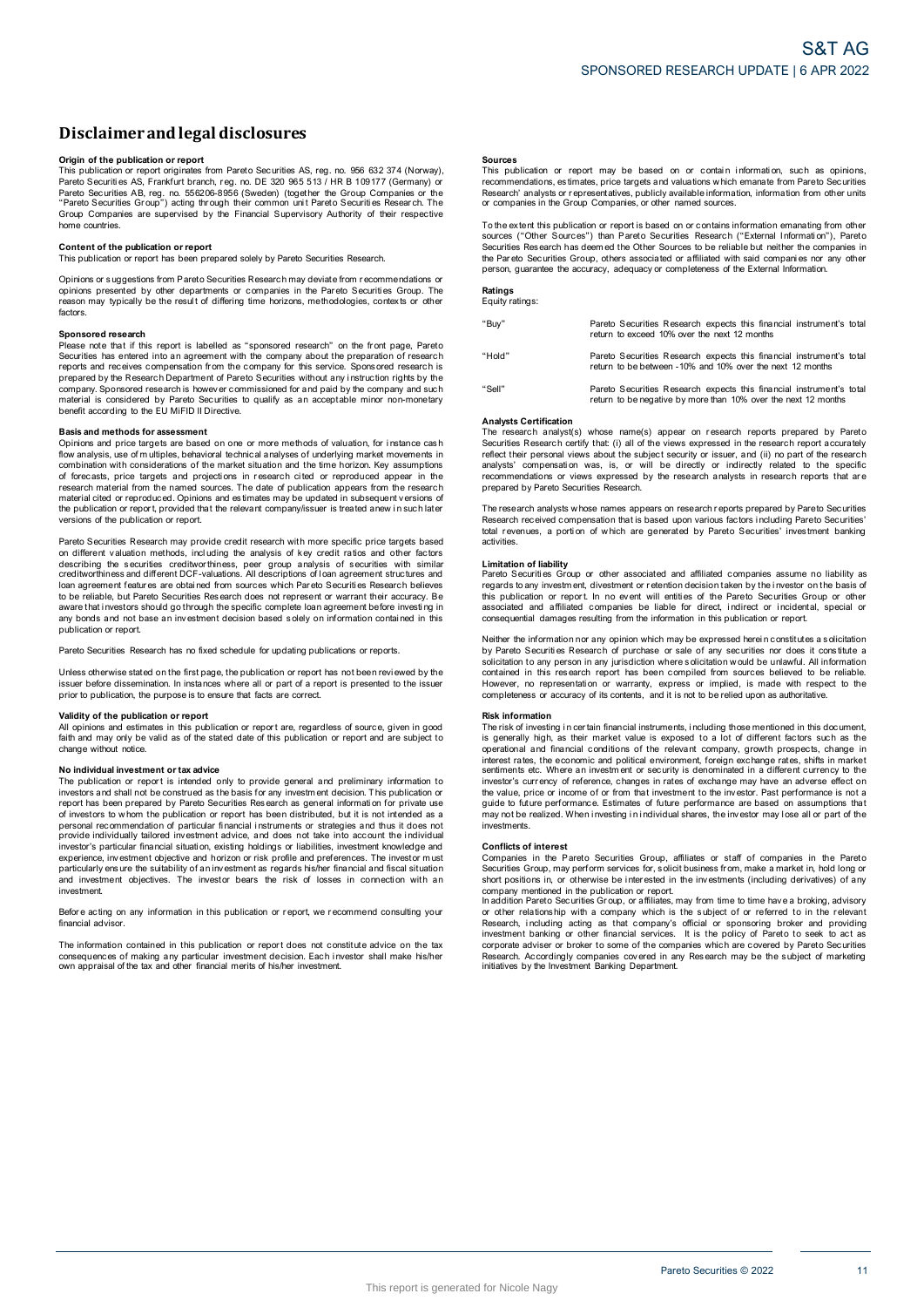To limit possible conflicts of interest and counter the abuse of inside knowledge, the analysts of<br>Pareto Securities Research are subject to internal rules on sound ethical conduct, the<br>management of inside information, ha To limit possible conflicts of interest and counter the abuse of inside knowledge, the analysts of Pareto Securities Research are subject to internal rules on sound ethical conduct, the management of inside information, ha revenues from capital markets activities and individual analyst remuneration. The Group and or the cross conditional and performation and performation and relevant industry standards. The object of<br>the internal rules is for example to ensure that no analyst will abuse or cause others to abuse<br>confidential inf following the Pareto Securities Conflict of Interest Policy. The Group Companies have their head offices. Internal rules have been developed in accordance<br>with recommendations issued by the stockbrokers associations. This material has been prepared<br>following the Pareto Securities Co

independence between various departments, business areas and sub-business areas within the<br>Pareto Securities Group in order to, as far as possible, avoid conflicts of interest from arising Following the Pareto Securities Conflict of Interest Policy.<br>The guidelines in the policy include rules and measures aimed at achieving a sufficient degree of<br>independence between various departments, business areas and su between such departments, business areas and sub-business areas as well as their customers. The guidelines in the policy include rules and measures aimed at achieving a sufficient degree of<br>independence between various departments, business areas and sub-business areas within the<br>Pareto Securities Group in order Done purpose of such measures is to restrict the flow of information between certain business<br>areas and sub-business areas is to restrict the flow of information between certain business<br>areas and to safeguard the impartia with respect to the independence of analysts from other departments within the Pareto Securities Group rules Group rules Concerning in the Carrier of the concerning in the Carrier of the internal guidelines also include, without limitation, rules aimed at securiting the impartialness of, e.g., analysts work Securities Group rules concerning contacts with covered companies and rules concerning personal account trading carried out by analysts.

#### **Distribution restriction**

personal account trading carried out by analysts.<br>
Distribution restriction<br>
The securities referred to in this publication or report may not be eligible for sale in some<br>
purisdictions and persons into whose possession th This research is only intended for and must be distributed to private customers. This publication or report is not intended for and must<br>not be distributed to private customers in the US, or retail clients in the United Ki

Note that the instant of the mandel of the state of the state of the state in the state and the metal should contact Authority (FCA).<br>This research is only intended for and may only be distributed to institutional investor Pareto Securities Inc. is a broker-dealer registered with the U.S. Securities inc. in the states and U.S entities seking more information about any of the issuers or securities discussed in this report should contact Paret

of also used in this report should contact Pareto Securities Inc. at 150 East 52nd Street, New York, NY 10022, Tel. 212 829 4200.<br>NY 10022, Tel. 212 829 4200.<br>Commission and is a member of FINRA &SIPC. U.S. To the extent r Pareto Securities Inc. is a broker-dealer registered with the U.S. Securities and Exchange<br>Commission and is a member of FINRA &SIPC. U.S. To the extent required by applicable U.S.<br>laws and regulations, Pareto Securities I Securities. Research are not FDIC insured, may lose value and are not guaranteed by Pareto<br>Securities Research are not FDIC insured, may lose value and are not guaranteed by Pareto<br>Securities Inc. or Pareto Securities Rese Securities Research are not FDIC insured, may lose value and are not guaranteed by Pareto<br>Securities Research are not FDIC insured, may lose value and are not guaranteed by Pareto<br>Securities Inc. or Pareto Securities Resea communient windoover. The securities The information available about not D.S.<br>subject to SEC reporting and other requirements. The information available about non-U.S.<br>companies may be limited, and non-U.S. companies are g extractive of the potential for governmental restrictions on currency movements, can significantly well as the potential for governmental restrictions on currency movements, can significantly erode principal and investment Pareto Securities of comparable U.S. comparies. Fluctuations in the values of rational currencies, as<br>well as the potential for governmental restrictions on currency movements, can significantly<br>erode principal and investm

disclosed herein.

### **Distribution in Singapore**

Distribution in Singapore<br>Pareto Securities Pte Ltd holds a Capital Markets Services License is an exempt financial advisor<br>under Financial Advisers Act, Chapter 110 ("FAA") of Singapore and a subsidiary of Pareto under Financial Advisers Act, Chapter 110 ("FAA") of Singapore and a subsidiary of Pareto Securities AS. Pareto Securities Pte Ltd holds a Capital Markets Services License is an exempt financial advisor<br>under Financial Advisers Act, Chapter 110 ("FAA") of Singapore and a subsidiary of Pareto<br>Securities AS.<br>This report is dire

ration contains and a subsidiary of Parent uncertained solutions and a subsidiary of Parent<br>securities AS.<br>This report is directed solely to persons who qualify as "accredited investors", "expert investors"<br>and "institutio and "institutional investors" as defined in section 4A(1) Securities and Futures Act, Chapter 289<br>("SFA") of Singapore. This report is intended for general circulation amongst such investors and<br>("SFA") of Singapore. This Raffles, Singapore 049318, at +65 6408 9800 in matters arising from, or in connection with this<br>Renort.

such product. Please contact Pareto Securities Pte Ltd, 16 Collyer Quay, # 27-02 Income at<br>such product. Please contact Pareto Securities Pte Ltd, 16 Collyer Quay, # 27-02 Income at<br>Raffles, Singapore 049318, at +65 6408 9 Canadian recipients of this research report are advised that this research report is not, and<br>canadian recipients of this research report are advised that this research report is not, and<br>under no circumstances is it to be public offering in Canada of such securities. No securities commission or similar regulatory<br>authority in Canada has reviewed or in any way passed upon this research report or the merits of<br>any securities described or disc offence. Any securities described or discussed within this research report may only be distributed in Canada in accordance with applicable provincial and territorial securities laws. Any offer or sale in Canada of the secu offence. Any securities described or discussed within this research report may only be distributed in Canada in accordance with applicable provincial and territorial securities laws. Any offer or sale in Canada of the secu Canadian recipients are advised that Pareto Securities and its and its alternatively, pursuant to an exemption from the dealer registration requirement in the relevant<br>province or territory of Canada in which such offer or consequential loss arising from any use of this research report or the information contained<br>herein.<br>**Distribution in United Kingdom**<br>This publication is issued for the benefit of persons who qualify as eligible counterpar herein.

**Distribution in United Kingdom** professional clients and should be made available only to such persons and is exempt from the metriction on financial promotion in s21 of the Financial Services and Markets Act 2000 in reliance on provision in the FPO. This publication on financial promotion in s21 of the Financial Services and Markets Act 2000 in<br>This publication or report may not be mechanically duplicated, photocopied or otherwise<br>This publication or report may not be

Copyright<br>This publication or report may not be mechanically duplicated, photocopied or otherwise reliance on provision in the FPO.<br> **Copyright**<br>
This publication or report may not be mechanically duplicated, photocopied or otherwise<br>
reproduced, in full or in part, under applicable copyright laws. Any infringement of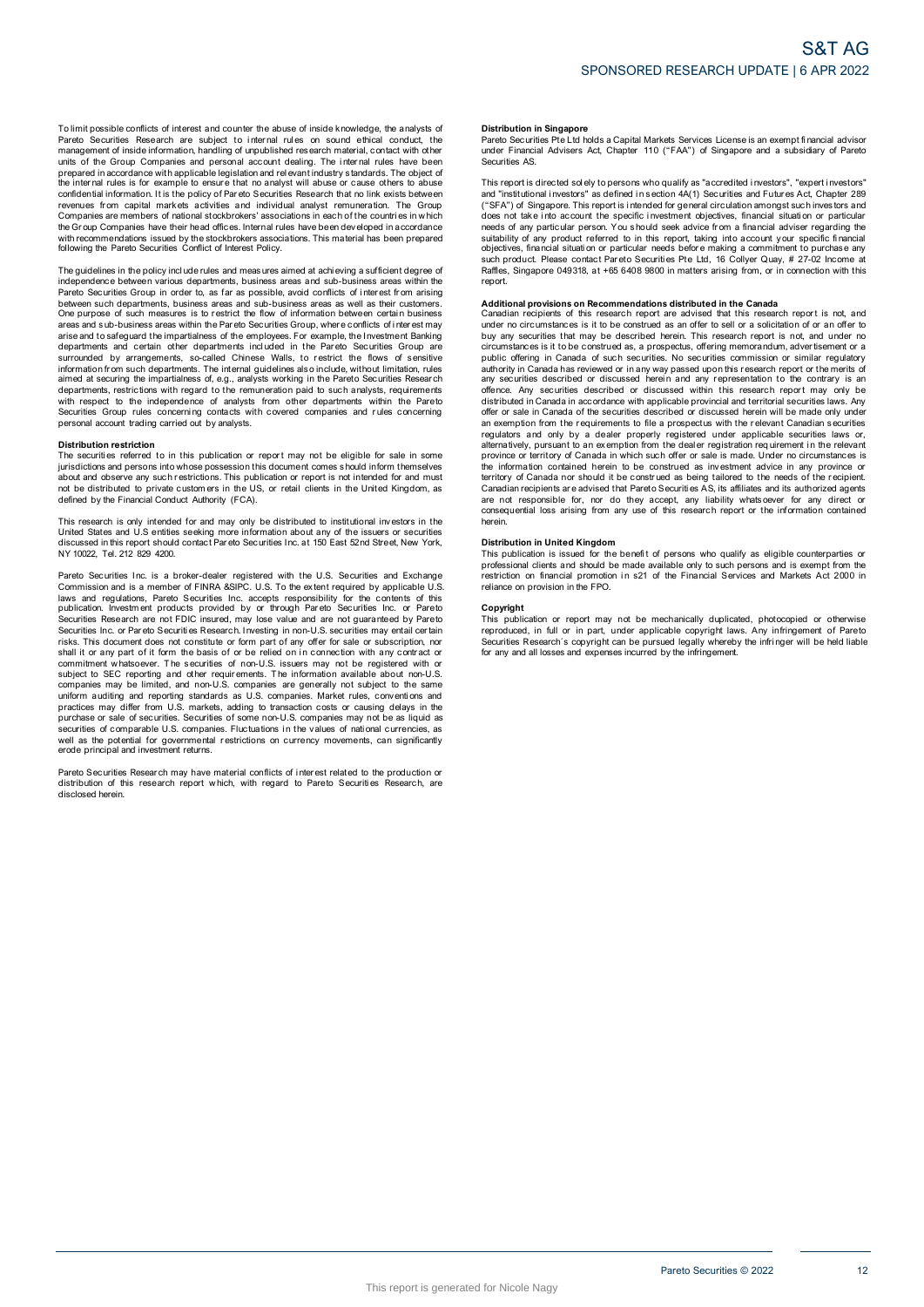# **Appendix A**

*Disclosure requirements i n accordance with C ommission Delegated Regulati on (EU) 2016/958 and the FINRA Rule 2241*

|                                 |               |               | Komplett Bank          | 0           | 209,400 |
|---------------------------------|---------------|---------------|------------------------|-------------|---------|
| Companies                       | No. of shares | Holdinas in % | Kongsberg Gruppen      | 0           | 34,35   |
|                                 |               |               | <b>KWS</b>             | 75          | 75      |
| Bonheur                         | 240,958       | 0.57%         | Ler øy Seaf ood Gr oup | $\mathbf 0$ | 39,36   |
| Pareto Bank                     | 15,311,030    | 21.92%        | Meltwater              | $^{\circ}$  | 30,70   |
| Selvaag Bolig                   | 4,314,865     | 4.60%         | Mercell                | $^{\circ}$  | 24,86   |
| Sparebank 1 Nor d-Nor ge        | 4,287,282     | 4.27%         | Mowi                   | $\mathbf 0$ | 44      |
| SpareBank 1 Ringer ike Hadeland | 100,000       | 0.64%         | MPC Container Ships    | $^{\circ}$  | 43,14   |
| Sparebank 1 SMN                 | 1,970,942     | 1.52%         | NEXT Biometrics        | $^{\circ}$  | 710,90  |
| Sparebank 1 SR-Bank             | 1,857,563     | 0.73%         | Nor dic Semiconductor  | $^{\circ}$  | 5,33    |
| SpareBank 1 Østf old Akershus   | 1,232,229     | 9.95%         | Noreco                 | $\Omega$    | 79      |
| SpareBank 1 Østlandet           | 3,833,163     | 3.61%         | Norse Atlantic         |             | 25,000  |
| Sparebanken Møre                | 254,264       | 2.58%         | Norsk Hydro            | $\mathbf 0$ | 84,189  |
| Spar ebanken Sør                | 433,744       | 2.77%         | Nor ske Skog           | $\mathbf 0$ | 98,49   |
| Spar ebanken Vest               | 6,862,344     | 6.39%         | Northern Drilling Ltd. | $\mathbf 0$ | 67,919  |
| <b>NEXT Biometrics</b>          | 710.901       | 0.78%         | Okeanis Eco Tankers    | $\mathbf 0$ | 1,42    |
| SpareBank 1 Sørøst-Norge        | 1,771,308     | 2.81%         | Orkla                  | $\mathbf 0$ | 23,88   |

| Company                  | Analyst holdings* | <b>Total holdings</b> | Telenor             | $\Omega$                                                                                          |
|--------------------------|-------------------|-----------------------|---------------------|---------------------------------------------------------------------------------------------------|
|                          |                   |                       | <b>TGS</b>          | $\Omega$                                                                                          |
| AF Gr uppen              | $\mathbf 0$       | 1,825                 | Vow                 | $\Omega$                                                                                          |
| Aker ASA                 | 500               | 3,102                 | Vow Green Metals    | $\Omega$                                                                                          |
| Aker BP                  | $\Omega$          | 20,969                | Wallenius Wilhemsen | $\Omega$                                                                                          |
| Aker Carbon Capture      | $\Omega$          | 5,481                 | XXL                 | $\Omega$                                                                                          |
| Aker Clean Hydrogen      | $\Omega$          | 140,540               | Yara                | $^{\circ}$                                                                                        |
| Aker Horizons            |                   | 125,848               | Zaptec              | 0                                                                                                 |
| Aker Of f shore Wind     | n                 | 165,118               |                     |                                                                                                   |
| Aprila Bank ASA          | n                 | 22,675                |                     |                                                                                                   |
| Archer                   |                   | 30,170                |                     |                                                                                                   |
| ArcticZymes Technologies |                   | 684                   |                     |                                                                                                   |
| Austevoll Seaf ood       |                   | 3,600                 |                     |                                                                                                   |
| AutoStore                |                   | 2,085                 |                     |                                                                                                   |
| Awilco LNG               |                   | 10,000                |                     |                                                                                                   |
| B2Holding AS             |                   | 13,940                |                     |                                                                                                   |
| Bonheur                  |                   | 32,088                |                     |                                                                                                   |
|                          |                   | 650                   |                     |                                                                                                   |
| Borregaard ASA           |                   |                       |                     |                                                                                                   |
| Bouvet                   |                   | 2,940                 |                     | Thisoverview isupdated monthly (last updated 15.03.2022).                                         |
| <b>BRAbank</b>           |                   | 31,499                |                     |                                                                                                   |
| BW Energy                |                   | 105,160               |                     | *Analyst holdingsrefersto positionsheld by the Pareto Securities AS analyst covering the company. |
| BW Of f shore            |                   | 16,076                |                     |                                                                                                   |
| Circa Group              |                   | 16,550                |                     |                                                                                                   |
| Cloudber ry Clean Energy |                   | 101,750               |                     |                                                                                                   |
| DNB                      |                   | 49,205                |                     |                                                                                                   |
| DNO                      |                   | 151,978               |                     |                                                                                                   |
| Elkem                    |                   | 54,367                |                     |                                                                                                   |
| ELOP                     |                   | 130,000               |                     |                                                                                                   |
| Equinor                  |                   | 2,590                 |                     |                                                                                                   |
| Europris                 |                   | 13,208                |                     |                                                                                                   |
| Fjordkraft Holding       | n                 | 15,313                |                     |                                                                                                   |
|                          |                   |                       |                     |                                                                                                   |

| Appendix A                                           |                                                                                                |                    |                                               |                         |                       |
|------------------------------------------------------|------------------------------------------------------------------------------------------------|--------------------|-----------------------------------------------|-------------------------|-----------------------|
|                                                      | Disclosure requirements in accordance with Commission Delegated Regulation (EU) 2016/958       |                    | Company                                       | Analyst holdings*       | <b>Total holdings</b> |
| and the FINRA Rule 2241                              |                                                                                                |                    | Frontline<br>Gaming Innovation Group          | $\mathbf 0$<br>$\Omega$ | 12,290<br>25,912      |
|                                                      | The below list shows companies where Pareto Securities AS - together with affiliated companies |                    | Gjensidige For sikring                        | $\Omega$                | 7,746                 |
|                                                      | and/or persons – owns a net long position of the shares exceeding 0,5 % of the total issued    |                    | Gram Car Carriers<br>Grieg Seaf ood           | $\Omega$<br>$\Omega$    | 1,625<br>9,003        |
|                                                      | share capital in any company where a recommendation has been produced or distributed by        |                    | Huddly                                        | $\circ$                 | 908, 173              |
| Pareto Securities AS.                                |                                                                                                |                    | Hydr ogenPr o                                 | $\Omega$                | 39,777                |
|                                                      |                                                                                                |                    | Kalera                                        | $\circ$                 | 26,752                |
|                                                      |                                                                                                |                    | Kitr on                                       | $\circ$                 | 18,386                |
|                                                      |                                                                                                |                    | Komplett Bank                                 | $\Omega$<br>$\Omega$    | 209,400               |
| <b>Companies</b>                                     | No. of shares                                                                                  | Holdings in %      | Kongsberg Gruppen<br><b>KWS</b>               | 75                      | 34,351<br>75          |
| Bonheur                                              | 240,958                                                                                        | 0.57%              | Ler øy Seaf ood Gr oup                        | $\circ$                 | 39,363                |
| Pareto Bank                                          | 15,311,030                                                                                     | 21.92%             | Meltwater                                     | $\circ$                 | 30,700                |
| Sel vaag Bolig                                       | 4,314,865                                                                                      | 4.60%              | Mercell                                       | $\Omega$                | 24,863                |
| Sparebank 1 Nor d-Nor ge                             | 4,287,282                                                                                      | 4.27%              | Mowi                                          | $\Omega$                | 446                   |
| SpareBank 1 Ringer ike Hadeland                      | 100,000                                                                                        | 0.64%              | MPC Container Ships                           | $\Omega$                | 43,145                |
| Sparebank 1 SMN                                      | 1,970,942                                                                                      | 1.52%              | NEXT Biometrics                               | $\Omega$                | 710,901               |
| Sparebank 1 SR-Bank<br>SpareBank 1 Østf old Akershus | 1,857,563<br>1,232,229                                                                         | 0.73%<br>9.95%     | Nor dic Semi conductor<br>Noreco              | $\circ$<br>$\Omega$     | 5,336<br>790          |
| SpareBank 1 Østlandet                                | 3,833,163                                                                                      | 3.61%              | Norse Atlantic                                | $\Omega$                | 25,000                |
| Sparebanken Møre                                     | 254,264                                                                                        | 2.58%              | Norsk Hydro                                   | $\circ$                 | 84,189                |
| Spar ebanken Sør                                     | 433,744                                                                                        | 2.77%              | Nor ske Skog                                  | $\Omega$                | 98,499                |
| Sparebanken Vest                                     | 6,862,344                                                                                      | 6.39%              | Nor thern Drilling Ltd.                       | $\circ$                 | 67,919                |
| NEXT Biometrics                                      | 710,901                                                                                        | 0.78%              | Okeanis Eco Tankers                           | $\Omega$                | 1,420                 |
| SpareBank 1 Sørøst-Norge                             | 1,771,308                                                                                      | 2.81%              | Orkla                                         | $\mathbf 0$             | 23,883                |
|                                                      |                                                                                                |                    | Panor o Ener gy                               | $\circ$                 | 26.241                |
|                                                      |                                                                                                |                    | Par eto Bank                                  | $\circ$<br>$\mathbf 0$  | 1,340,684<br>107,083  |
|                                                      |                                                                                                |                    | Pexip Holding<br>Protector Forsikring         | $\Omega$                | 14,000                |
|                                                      |                                                                                                |                    | Pryme                                         | $\Omega$                | 5,000                 |
|                                                      |                                                                                                |                    | Quantaf uel                                   | $\Omega$                | 5,797                 |
|                                                      |                                                                                                |                    | <b>REC Silicon</b>                            | $\Omega$                | 38,281                |
|                                                      |                                                                                                |                    | Sal Mar                                       | $\mathbf 0$             | 2,799                 |
|                                                      |                                                                                                |                    | Sandnes Spar ebank                            | $\Omega$                | 4,013                 |
|                                                      |                                                                                                |                    | Scatec                                        | $\Omega$                | 30,456                |
|                                                      | Pareto Securities AS may hold financial instruments in companies where a recommendation has    |                    | Selvaag Bolig                                 | $\Omega$<br>$\Omega$    | 3,093                 |
|                                                      | been produced or distributed by Pareto Securities AS in connection with rendering investment   |                    | Spar ebank 1 Nor d-Nor ge<br>Spar ebank 1 SMN | $\mathbf 0$             | 3,350<br>13,240       |
| services, including Market Making.                   |                                                                                                |                    | Spar ebank 1 SR-Bank                          | $\Omega$                | 16,054                |
|                                                      |                                                                                                |                    | SpareBank 1 Østf old Aker shus                | $\mathbf 0$             | 1,252                 |
|                                                      | Please find below an overview of material interests in shares held by employees in Pareto      |                    | SpareBank 1 Østl andet                        | $\mathbf 0$             | 9,621                 |
|                                                      | Securities AS, in companies where a recommendation has been produced or distributed by         |                    | Spar ebanken Sør                              | $\mathbf 0$             | 16,435                |
|                                                      | Pareto Securities AS. "By material interest" means holdings exceeding a value of NOK 50 000.   |                    | Spar ebanken Vest                             | $\Omega$                | 17,463                |
|                                                      |                                                                                                |                    | Spar ebanken Øst                              | $\Omega$                | 1,500                 |
|                                                      |                                                                                                |                    | Stolt-Nielsen<br>Stor ebr and                 | $\Omega$<br>$\mathbf 0$ | 1,817<br>26,098       |
|                                                      |                                                                                                |                    | Subsea 7                                      | $\Omega$                | 12,893                |
| Company                                              | Analyst holdings*                                                                              | Total holdings     | Telenor                                       | $\Omega$                | 14,002                |
|                                                      |                                                                                                |                    | <b>TGS</b>                                    | $\Omega$                | 600                   |
| AF Gruppen                                           | $\overline{0}$                                                                                 | 1,825              | Vow                                           | $\Omega$                | 5,681                 |
| Aker ASA                                             | 500                                                                                            | 3,102              | Vow Green Metals                              | $\mathbf 0$             | 19,681                |
| Aker BP                                              | $^{\circ}$                                                                                     | 20,969             | Wallenius Wilhemsen                           | $\mathbf 0$             | 5,800                 |
| Aker Carbon Capture                                  | $\mathbf 0$                                                                                    | 5,481              | XXL                                           | $\Omega$<br>$\Omega$    | 20,923                |
| Aker Clean Hydrogen<br>Aker Horizons                 | $\mathbf 0$<br>$\Omega$                                                                        | 140,540<br>125,848 | Yara<br>Zaptec                                | $\Omega$                | 16,661<br>15,000      |
|                                                      |                                                                                                |                    |                                               |                         |                       |